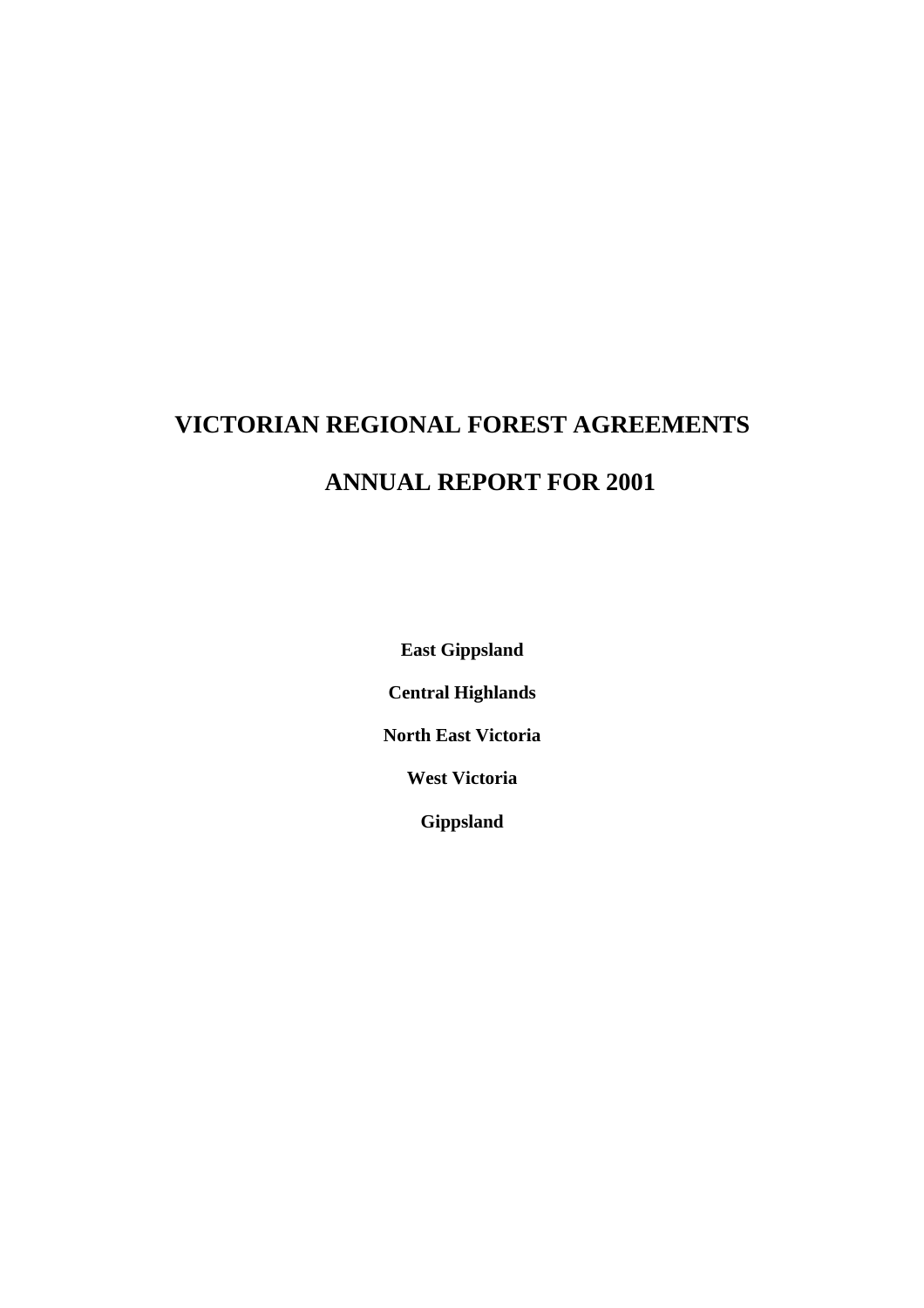## **VICTORIAN REGIONAL FOREST AGREEMENTS ANNUAL REPORT 2001**

This report covers all five Victorian Regional Forest Agreements (RFAs):

- East Gippsland signed February 1997
- Central Highlands signed March 1998
- North East Victoria signed August 1999
- West Victoria signed March 2000
- Gippsland signed March 2000

It fulfils the obligations under clause 25 of the East Gippsland RFA, clause 35 of the Central Highlands and North East Victoria RFAs, and clause 36 of the West Victoria and Gippsland RFAs whereby the parties to the Agreements are to report annually on the milestones set out in those Agreements. The milestones are set out in Attachments 3 (East Gippsland) and 4 (Central Highlands, North East Victoria, West Victoria and Gippsland) of the RFAs, and are outlined in Tables 1 - 5 of this report.

The parties have agreed to provide the annual reports on milestones for all completed RFAs simultaneously.

While the main focus of this report is on milestones due for completion by the end of 2001, detail on significant action towards other milestones is also provided. Some milestone dates in the East Gippsland, Central Highlands and North East Victoria RFAs were amended in the West Victoria and Gippsland RFAs in March 2000. The amended dates are reflected in this Annual Report.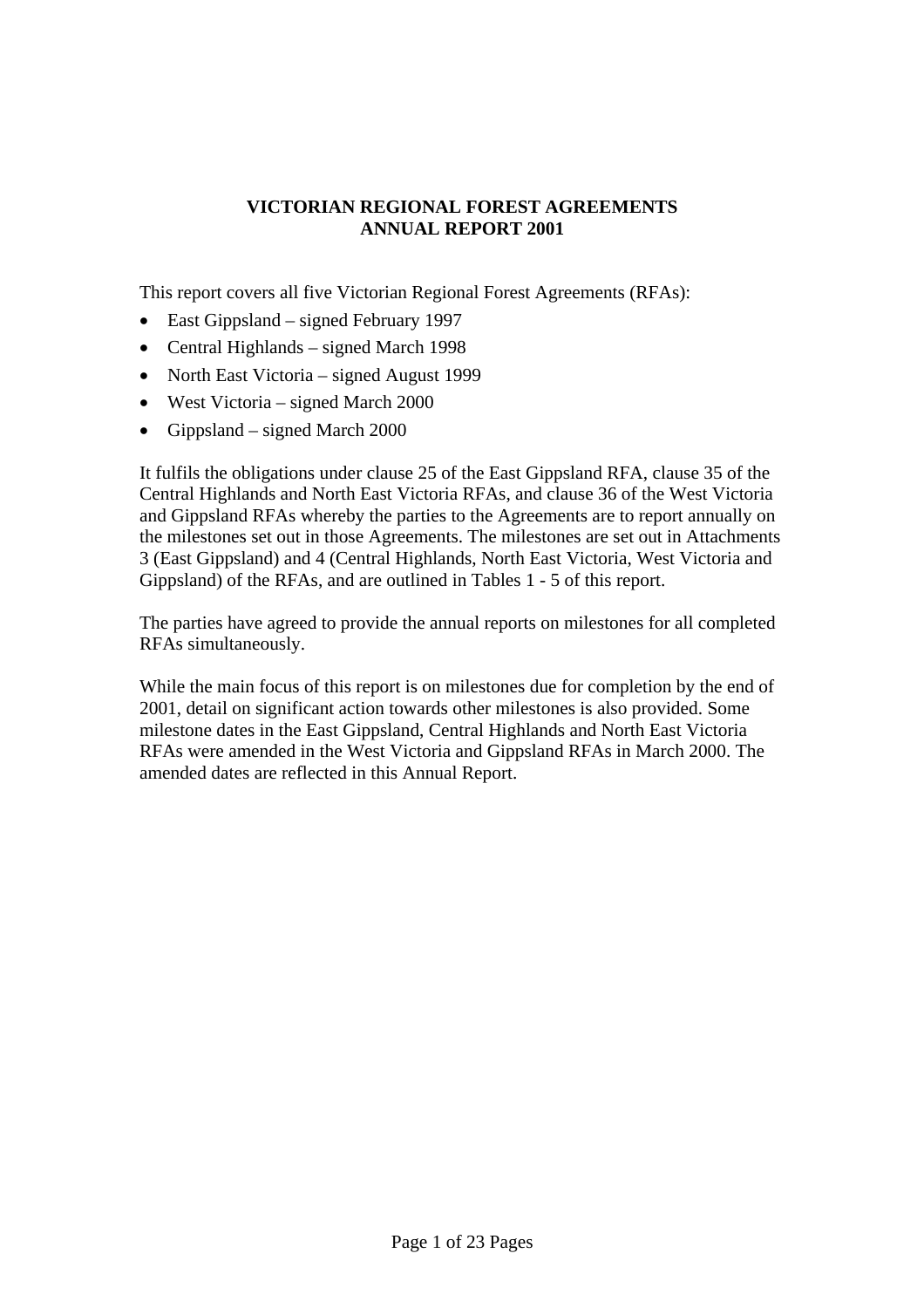## **TABLE OF CONTENTS**

| <b>Regional Forest Agreement</b> | <b>Table Number</b> | <b>Page Number</b> |
|----------------------------------|---------------------|--------------------|
| <b>East Gippsland</b>            |                     | 3                  |
| Central Highlands                | $\mathcal{D}$       |                    |
| North East Victoria              | 3                   | 12                 |
| <b>West Victoria</b>             |                     | 17                 |
| Gippsland                        | 5                   | 21                 |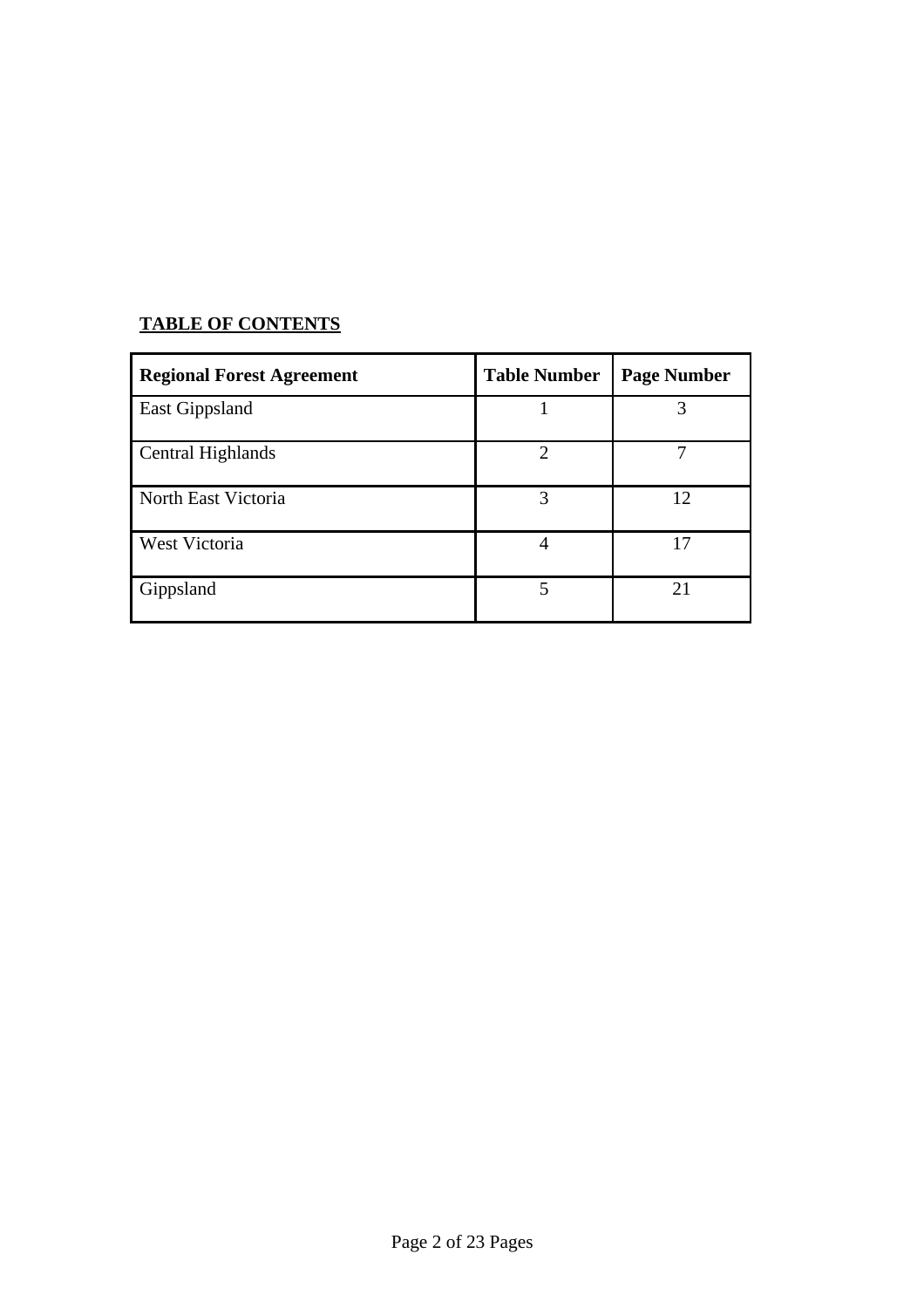| <b>Clause</b> | <b>Milestone</b>                                                                                                                  | <b>Timeline</b>               | <b>Implementation action</b>                                                                                                                                                                                                                                                                                                                                                                                                                                                                                                  |
|---------------|-----------------------------------------------------------------------------------------------------------------------------------|-------------------------------|-------------------------------------------------------------------------------------------------------------------------------------------------------------------------------------------------------------------------------------------------------------------------------------------------------------------------------------------------------------------------------------------------------------------------------------------------------------------------------------------------------------------------------|
| 20            | Australian Government to<br>seek passage of<br>amendments to woodchip<br>export regulations under the<br>Export Control Act 1982. | June 1997                     | Milestone completed in April 1997.                                                                                                                                                                                                                                                                                                                                                                                                                                                                                            |
| 29            | Victoria to implement an<br>on-going quality assurance<br>programme.                                                              | $2002^1$                      | A number of community<br>٠<br>groups participated in the 2001<br>annual audit of the Code of<br><b>Forest Practices for Timber</b><br>Production.<br>An independent review of<br>٠<br>sustainable yield forecasting<br>methods was undertaken.<br>An independent review of log<br>п<br>harvest and haulage<br>arrangements was completed in<br>consultation with key<br>stakeholders.<br>A Discussion Paper for the<br>independent review of pricing<br>of timber produce was released<br>for public comment in June<br>2001. |
|               |                                                                                                                                   |                               | Guidelines and procedures that<br>٠<br>standardise the development of<br>forest coupe plans were<br>established.                                                                                                                                                                                                                                                                                                                                                                                                              |
|               |                                                                                                                                   |                               | <b>Regional Forest Reference</b><br>Groups were established in the<br>Midlands, Otways and<br>Gippsland.                                                                                                                                                                                                                                                                                                                                                                                                                      |
|               |                                                                                                                                   |                               | Commenced the development<br>of the State of the Forests<br>report for Victoria.                                                                                                                                                                                                                                                                                                                                                                                                                                              |
| 34            | Victoria to complete and<br>publish regional<br>prescriptions for timber<br>production.                                           | December<br>1998 <sup>2</sup> | Milestone completed by December<br>1998.                                                                                                                                                                                                                                                                                                                                                                                                                                                                                      |

**Table 1. Milestone Implementation - East Gippsland** 

<span id="page-3-1"></span><span id="page-3-0"></span>

<sup>&</sup>lt;sup>1</sup> Original milestone date (2000) amended in clause 44 of the North East Victoria RFA.<br><sup>2</sup> Original milestone date (December 1997) amended in clause 45 of the Central Highlands RFA.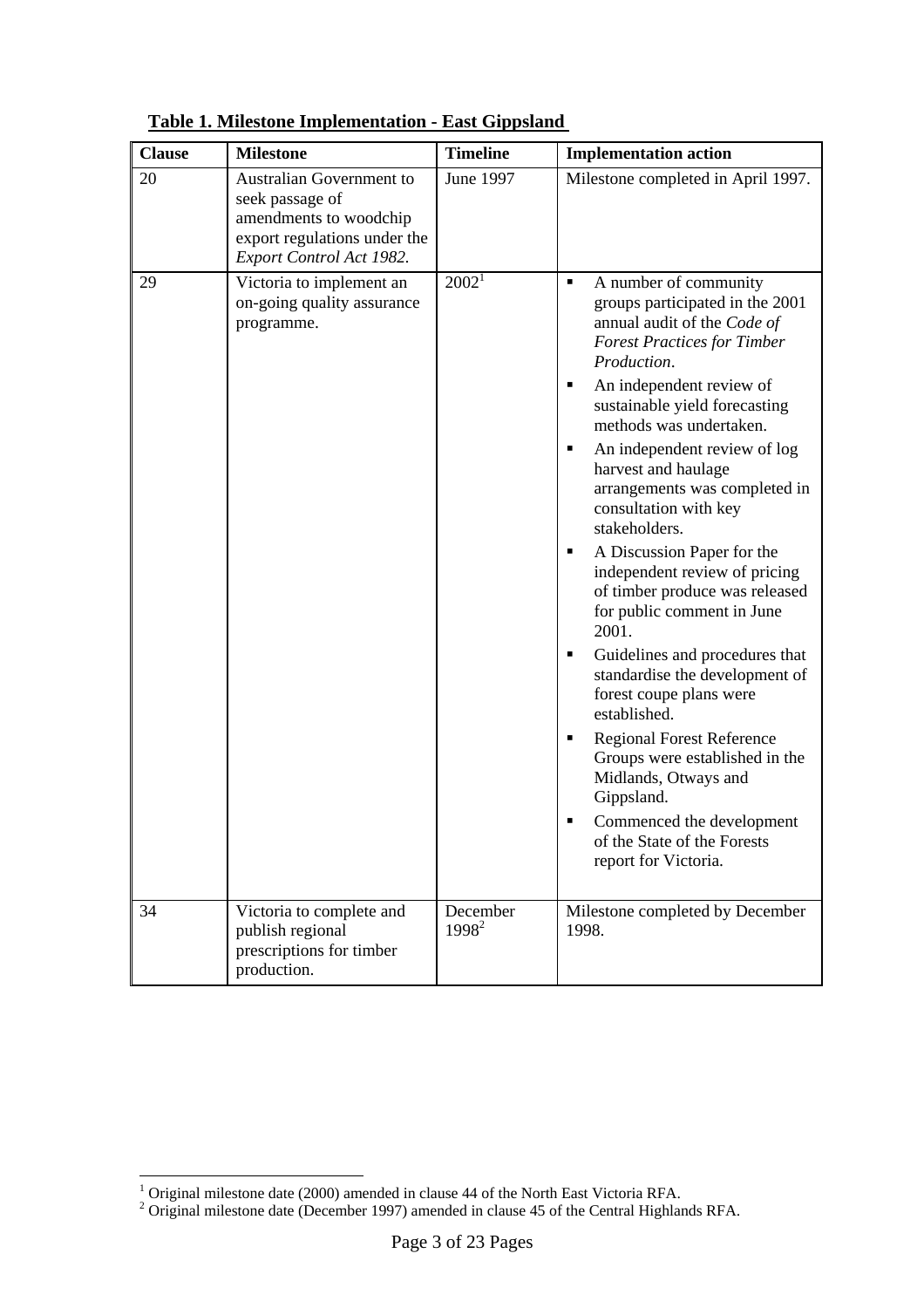| <b>Clause</b> | <b>Milestone</b>                                                                                                                                      | <b>Timeline</b>         | <b>Implementation action</b>                                                                                                                                                                                                                                                                                                        |
|---------------|-------------------------------------------------------------------------------------------------------------------------------------------------------|-------------------------|-------------------------------------------------------------------------------------------------------------------------------------------------------------------------------------------------------------------------------------------------------------------------------------------------------------------------------------|
| 34            | Victoria to use its best<br>endeavours to complete and<br>publish management plans<br>for all National and State<br>Parks.                            | December<br>1998        | All but three park plans were<br>completed and published by the end<br>of 1998. The National Park Act<br>requires a management plan to be<br>prepared for each national and State<br>park.                                                                                                                                          |
| 34            | Victoria to implement the<br><b>Integrated Forest Planning</b><br>System and the Statewide<br><b>Forest Resource Inventory</b><br>for East Gippsland. | 31 December<br>$2005^3$ | Development of the Statewide<br>Forest Resource Inventory (SFRI)<br>for East Gippsland is in progress.<br>The mapping component of the<br>SFRI has been completed and the<br>inventory component is in progress.                                                                                                                    |
| 38            | Victoria and the Australian<br>Government to assess the<br>outcomes of the Montreal<br>Process Implementation<br>Group (MIG) process.                 | December<br>1997        | Milestone completed in December<br>1997 through Victoria's input and<br>agreement to the "Framework of<br>Regional (Sub-National) Level<br>Criteria and Indicators of<br>Sustainable Forest Management in<br>Australia".                                                                                                            |
| 40            | Victoria and the Australian<br>Government to develop<br>sustainability indicators.                                                                    | 2002                    | A framework to develop<br>sustainability indicators has been<br>agreed to by the State and<br>Australian Government. Victoria<br>has collected data for Montreal<br>Process Category A indicators at<br>the Statewide level, and data<br>collection for the sustainability<br>indicators at the RFA region level<br>is in progress. |

<span id="page-4-0"></span><sup>&</sup>lt;sup>3</sup> Original milestone date (2001) amended in Attachment 10 (Table 1) of the Gippsland and West Victoria RFAs.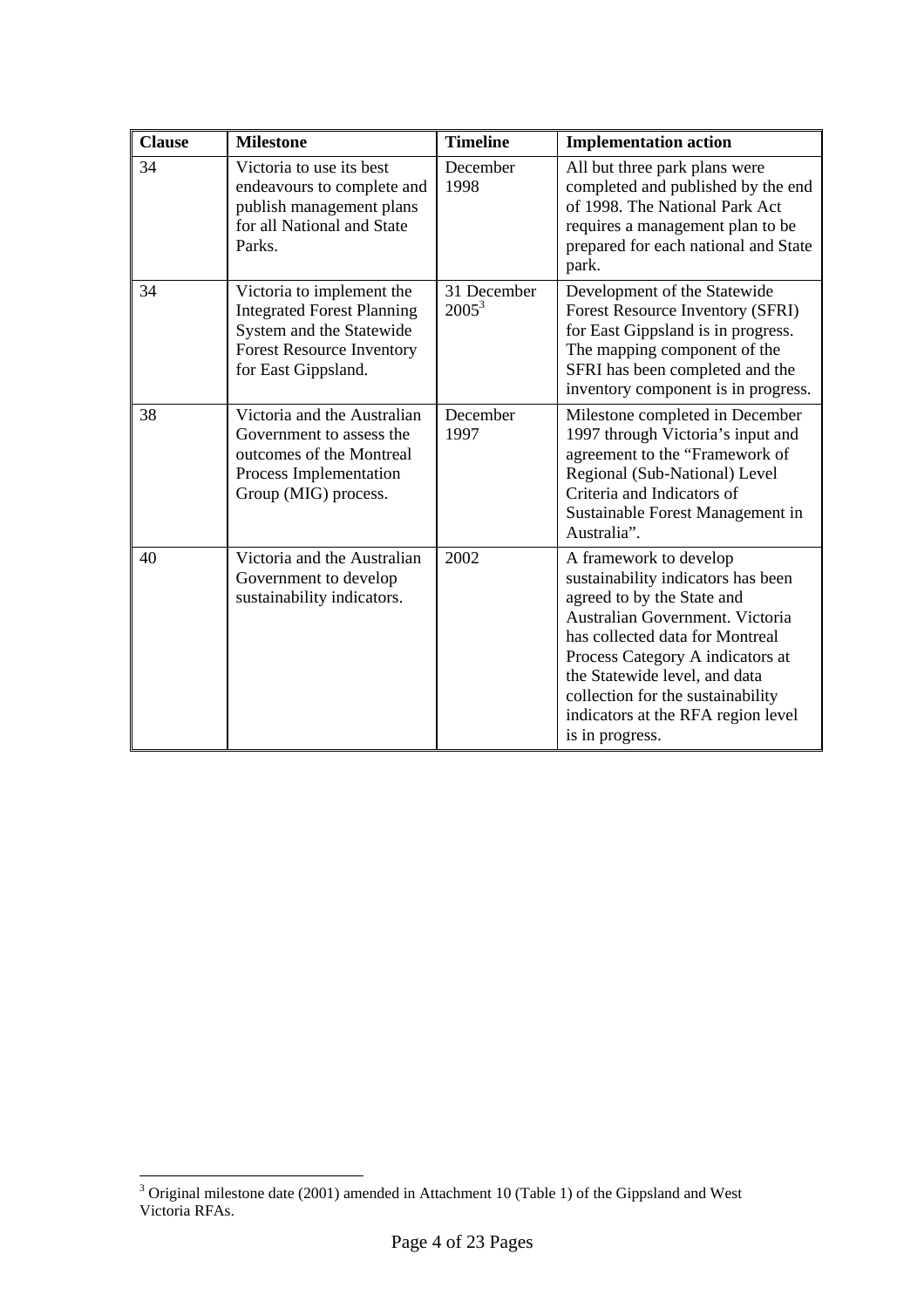| <b>Clause</b> | <b>Milestone</b>                                                                                            | <b>Timeline</b> | <b>Implementation action</b>                                                                                                                                                                                                                                                                                                                                                                      |
|---------------|-------------------------------------------------------------------------------------------------------------|-----------------|---------------------------------------------------------------------------------------------------------------------------------------------------------------------------------------------------------------------------------------------------------------------------------------------------------------------------------------------------------------------------------------------------|
| 45            | Victoria and the Australian<br>Government to undertake<br>and where relevant<br>complete threatened species | 2002            | Work is well advanced on the<br>preparation of Action Statements<br>and Recovery Plans for 7 species<br>and communities.                                                                                                                                                                                                                                                                          |
|               | work as detailed in<br>Attachment 4 (of the East<br>Gippsland RFA).                                         |                 | Action Statements have been<br>completed for the Powerful Owl,<br>Brush-tailed Phascogale, Eastern<br>Bristlebird, Yellow Hyacinth<br>Orchid (Dipodium hamiltonianum),<br>Silurian Limestone Pomaderris<br>Shrubland, Orbost Spiny Crayfish,<br>Alpine Water Skink, Diamond<br>Python, Masked Owl and Sooty<br>Owl.                                                                               |
|               |                                                                                                             |                 | Recovery Plans have been<br>completed for Long-footed Potoroo<br>(Potorous longipes) and Swift<br>Parrot (Lathamus discolor).                                                                                                                                                                                                                                                                     |
|               |                                                                                                             |                 | Nomination for the Flora and<br>Fauna Guarantee Act 1988 listing<br>has been completed for Cobungra<br>Leek-Orchid (Prasophyllum<br>morganii) and Bonnet Orchid<br>(Cryptostylis erecta).                                                                                                                                                                                                         |
|               |                                                                                                             |                 | Whilst the above outlines progress<br>on those species detailed in the East<br>Gippsland RFA, across Victoria 48<br>items were listed under the Flora<br>and Fauna Guarantee Act 1988 and<br>36 Action Statements were<br>completed in 2001.                                                                                                                                                      |
| 46            | Victoria to develop<br>programs for pest plant and<br>pest animal control.                                  | 2002            | Victoria is currently developing a<br>Victorian Pest Management<br>Framework that will provide for the<br>development of more detailed<br>strategies or programs within each<br>region. The draft Victorian Pest<br>Management Framework was<br>released for public comment in July<br>2001. It is expected that the<br>Victorian Pest Management<br>Framework will be completed in<br>June 2002. |
| 49            | Victoria to implement<br>agreed tenure changes to<br>establish the CAR Reserve<br>System.                   | February 1998   | Completed. The tenure changes<br>were legislated in November 1998<br>and proclaimed in April 1999.                                                                                                                                                                                                                                                                                                |
| 51            | Victoria to publish an<br>amendment to the East<br><b>Gippsland Forest</b><br>Management Area Plan.         | June 1997       | Milestone completed in June 1997.                                                                                                                                                                                                                                                                                                                                                                 |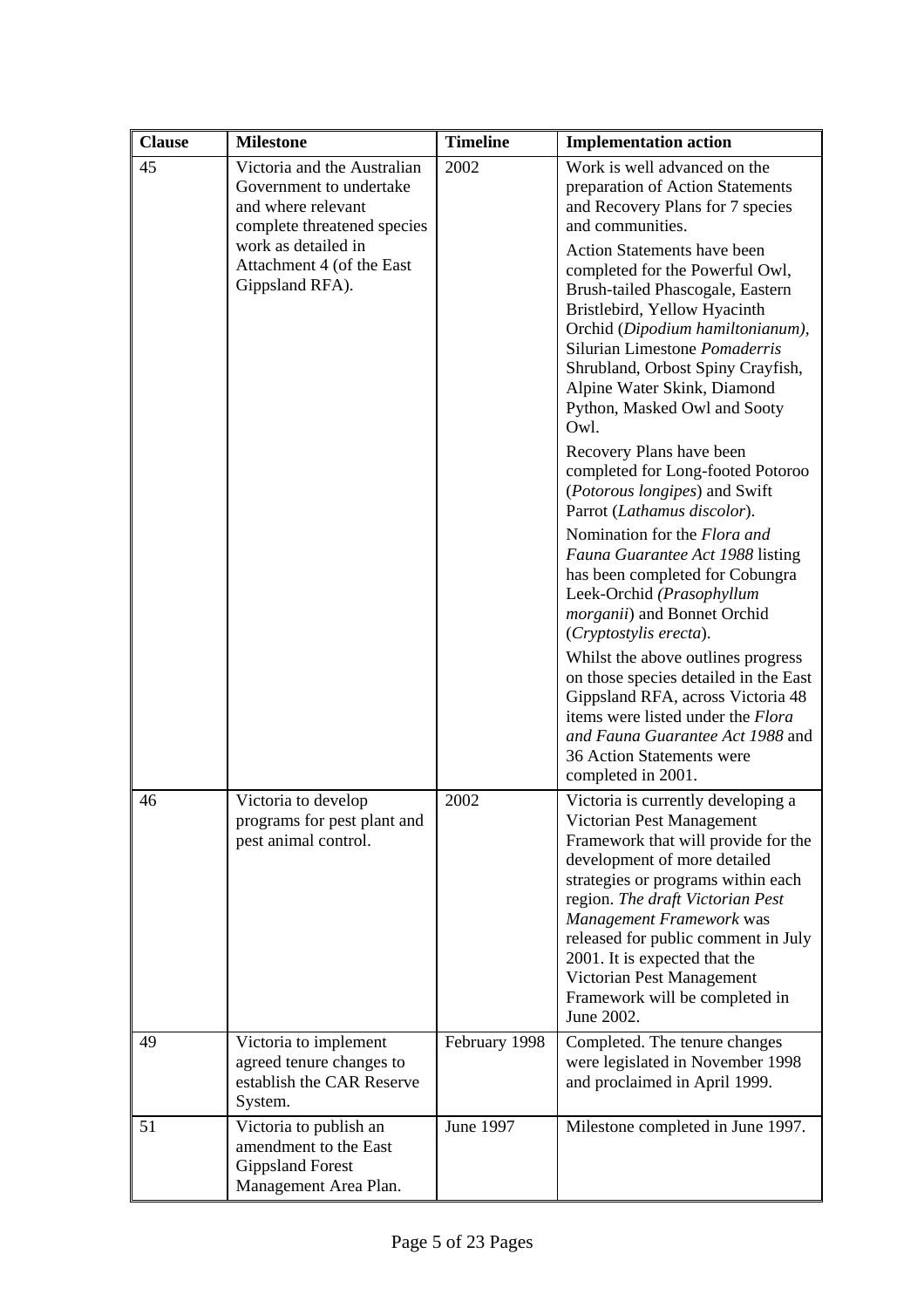| <b>Clause</b> | <b>Milestone</b>                                                                                                              | <b>Timeline</b>                                                                          | <b>Implementation action</b>                                                                                                                                                                                   |
|---------------|-------------------------------------------------------------------------------------------------------------------------------|------------------------------------------------------------------------------------------|----------------------------------------------------------------------------------------------------------------------------------------------------------------------------------------------------------------|
| 56            | <b>Australian Government to</b><br>seek to remove export<br>controls for timber sourced<br>from all Victorian<br>plantations. | March 1997                                                                               | Milestone completed in March<br>1997.                                                                                                                                                                          |
| 61            | Victoria to complete a<br>review in accordance with<br>the Competition Principles<br>Agreement.                               | 1999                                                                                     | Milestone completed in May 1999.                                                                                                                                                                               |
| 64            | Victoria to publish its<br>rainforest research.                                                                               | $1998^4$                                                                                 | Milestone completed in December<br>1998.                                                                                                                                                                       |
| 67            | Victoria and the Australian<br>Government develop a Data<br>Agreement and lodge<br>archival copies of data                    | Data schedule<br>by 30 June<br>$2000;$ lodge<br>archived data<br>by 31 March<br>$2001^5$ | State-wide data agreement signed<br>on 28 March 2000. Work towards<br>finalising data schedules and<br>lodging archival copies of data is<br>progressing. This is expected to be<br>completed by 31 July 2002. |

<span id="page-6-1"></span><span id="page-6-0"></span><sup>4&</sup>lt;br>
<sup>4</sup> Original milestone date (December 1997) amended in Attachment 1 of the Central Highlands RFA.<br>
<sup>5</sup> Original milestone date (June 1997) amended in clause 84 of the North East RFA to allow the development of both a schedule to the Statewide Data Agreement, and the lodgement of archival copies of data, by 31 March 2000. These dates were further amended in clause 92 of both the West Victoria and Gippsland RFAs, committing Victoria and the Australian Government to develop a schedule to the Statewide Data Agreement by 30 June 2000, and to lodge archival copies of data by 31 March 2001.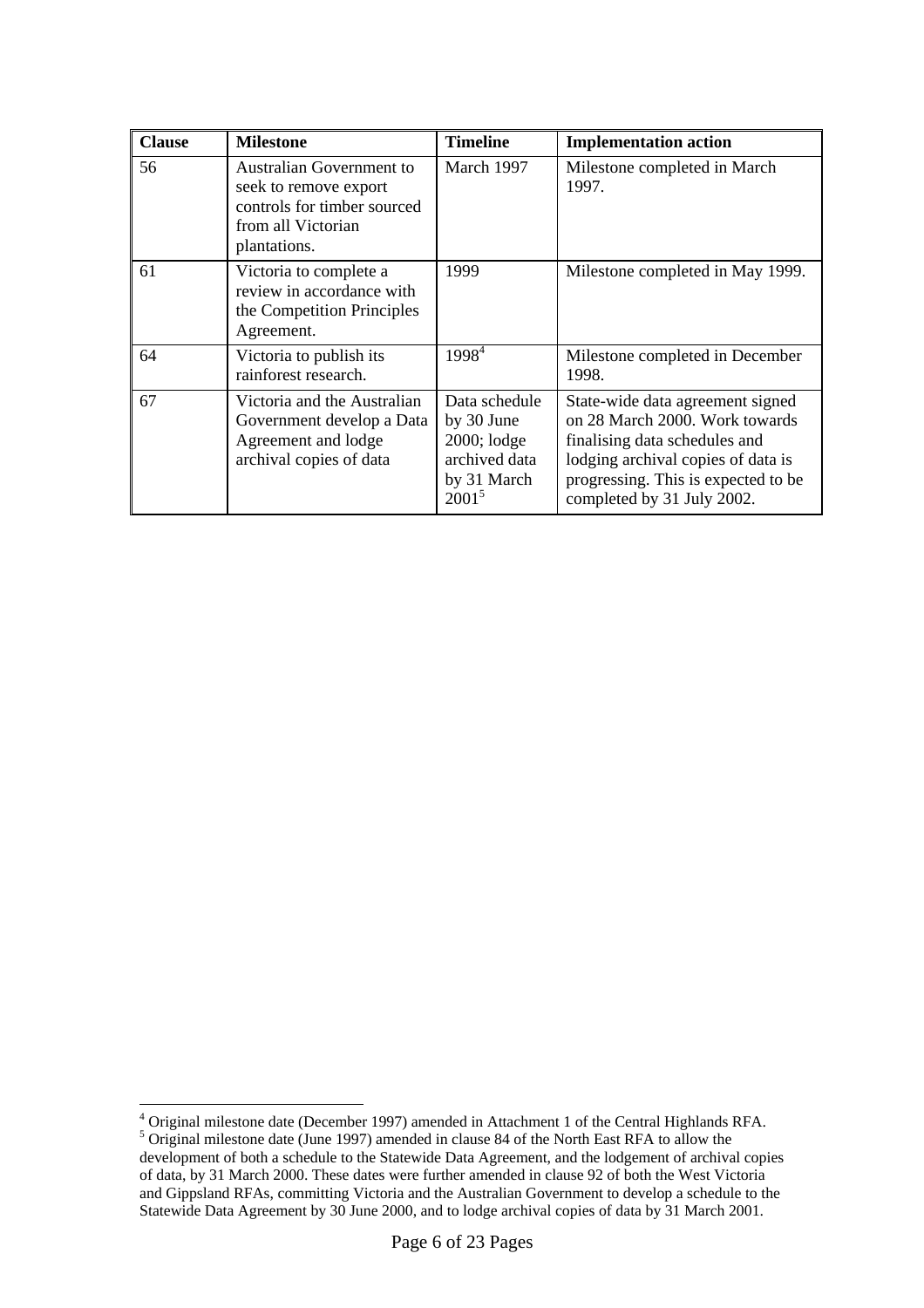| <b>Clause</b> | <b>Milestone</b>                                                                                                                                             | <b>Timeline</b>                                                                                                         | <b>Implementation action</b>                                                                                                                                                               |
|---------------|--------------------------------------------------------------------------------------------------------------------------------------------------------------|-------------------------------------------------------------------------------------------------------------------------|--------------------------------------------------------------------------------------------------------------------------------------------------------------------------------------------|
| 44            | Victoria to implement an<br>ongoing Quality Assurance<br>Program.                                                                                            | $2002^6$                                                                                                                | A number of community<br>$\blacksquare$<br>groups participated in the 2001<br>annual audit of the Code of<br><b>Forest Practices for Timber</b><br>Production.                             |
|               |                                                                                                                                                              |                                                                                                                         | An independent review of<br>٠<br>sustainable yield forecasting<br>methods was undertaken.                                                                                                  |
|               |                                                                                                                                                              |                                                                                                                         | An independent review of log<br>٠<br>harvest and haulage<br>arrangements was completed in<br>consultation with key<br>stakeholders.                                                        |
|               |                                                                                                                                                              |                                                                                                                         | A Discussion Paper for the<br>٠<br>independent review of pricing<br>of timber produce was released<br>for public comment in June<br>2001.                                                  |
|               |                                                                                                                                                              |                                                                                                                         | Guidelines and procedures that<br>٠<br>standardise the development of<br>forest coupe plans were<br>established.                                                                           |
|               |                                                                                                                                                              |                                                                                                                         | <b>Regional Forest Reference</b><br>٠<br>Groups were established in the<br>Midlands, Otways and<br>Gippsland.                                                                              |
|               |                                                                                                                                                              |                                                                                                                         | Commenced the development<br>٠<br>of the State of the Forests<br>report for Victoria.                                                                                                      |
| 45            | Victoria to complete and<br>publish regional<br>prescriptions for timber<br>production.                                                                      | December<br>1998                                                                                                        | Milestone completed by December<br>1998.                                                                                                                                                   |
| 45            | Victoria to use its best<br>endeavours to complete and<br>publish management plans<br>for all National and State<br>Parks.                                   | December<br>1998                                                                                                        | All but three park plans were<br>completed and published by the end<br>of 1998. The National Park Act<br>requires a management plan to be<br>prepared for each national and State<br>park. |
| 45            | Victoria to implement the<br><b>Integrated Forest Planning</b><br>System and the Statewide<br><b>Forest Resource Inventory</b><br>for the Central Highlands. | Central<br>Gippsland<br>(part) FMA by<br>31/12/2002;<br>Central and<br>Dandenong<br>FMAs by<br>31/12/2004. <sup>7</sup> | Development of the SFRI is in<br>progress. The mapping and the<br>inventory components of the SFRI<br>are complete in the Central<br>Highlands.                                            |

**Table 2. Milestone Implementation - Central Highlands**

<span id="page-7-1"></span><span id="page-7-0"></span>

<sup>&</sup>lt;sup>6</sup> Original milestone date (2000) amended in clause 44 of the North East Victoria RFA.<br><sup>7</sup> Original milestone date (2001) amended in Attachment 10 (Table 1) of the Gippsland and West Victoria RFAs.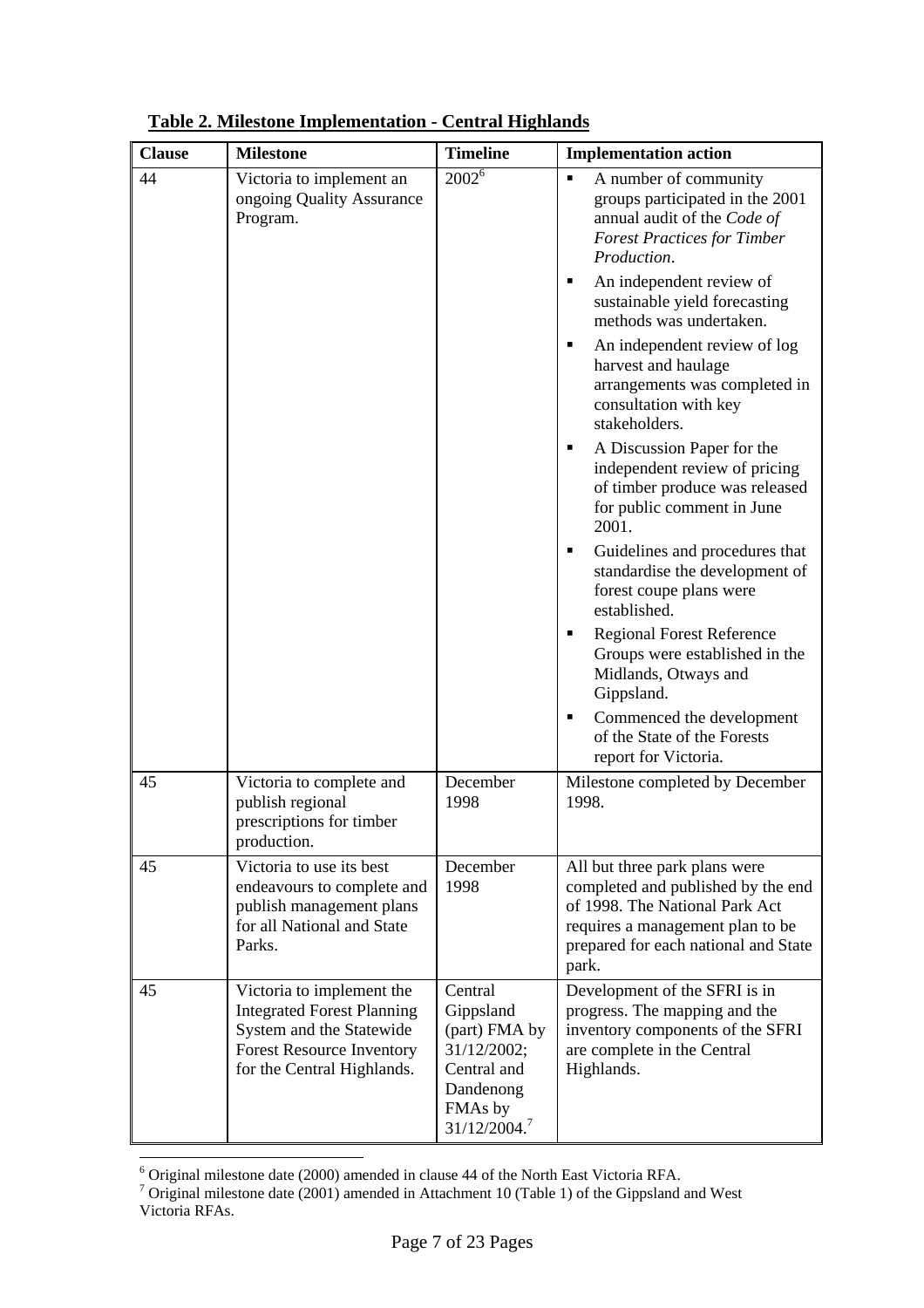| <b>Clause</b> | <b>Milestone</b>                                                                   | <b>Timeline</b> | <b>Implementation action</b>                                                                                                                                                                                                                                                                                                        |
|---------------|------------------------------------------------------------------------------------|-----------------|-------------------------------------------------------------------------------------------------------------------------------------------------------------------------------------------------------------------------------------------------------------------------------------------------------------------------------------|
| 50            | Victoria and the Australian<br>Government to develop<br>sustainability indicators. | 2002            | A framework to develop<br>sustainability indicators has been<br>agreed to by the State and<br>Australian Government. Victoria<br>has collected data for Montreal<br>Process Category A indicators at<br>the Statewide level, and data<br>collection for the sustainability<br>indicators at the RFA region level<br>is in progress. |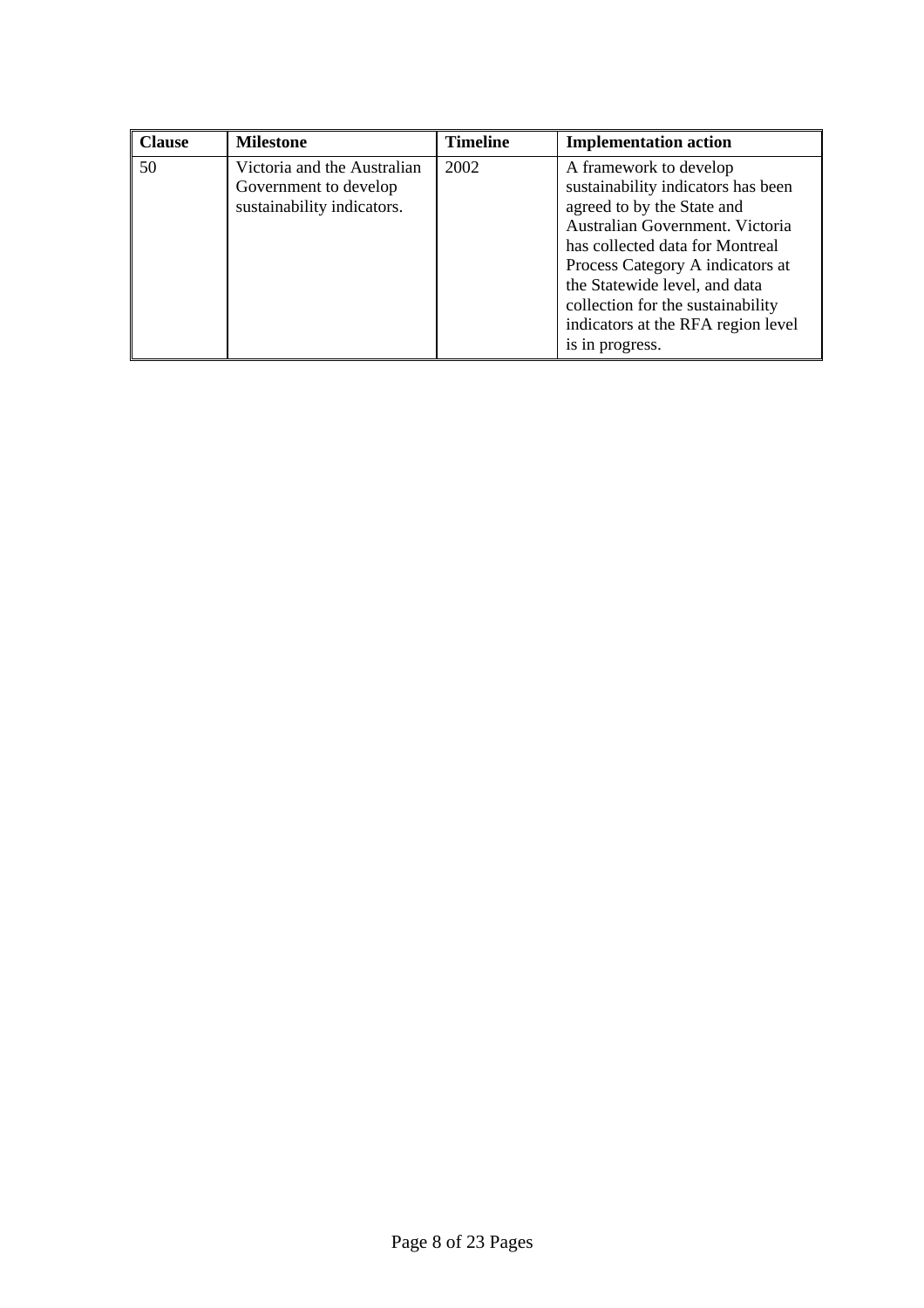| <b>Clause</b> | <b>Milestone</b>                                                                                            | <b>Timeline</b> | <b>Implementation action</b>                                                                                                                                                                                                                                                                                                                                                                                                                                                                                                                         |
|---------------|-------------------------------------------------------------------------------------------------------------|-----------------|------------------------------------------------------------------------------------------------------------------------------------------------------------------------------------------------------------------------------------------------------------------------------------------------------------------------------------------------------------------------------------------------------------------------------------------------------------------------------------------------------------------------------------------------------|
| 57            | Victoria and the Australian<br>Government to undertake<br>and where relevant<br>complete threatened species | 2002            | Work is well advanced on the<br>preparation of Action Statements<br>and Recovery Plans for 4 species<br>and a threatening process.                                                                                                                                                                                                                                                                                                                                                                                                                   |
|               | work as detailed in<br>Attachment 2 (of the<br>Central Highlands RFA).                                      |                 | Action Statements have been<br>completed for the Warragul<br>Burrowing Crayfish, Narracan<br>Burrowing Crayfish, Mt Donna<br>Buang Wingless Stonefly,<br>Amphipod (Austrogammarus<br>haasei), Curly Sedge (Carex<br>tasmanica), Shiny Phebalium<br>(Phebalium willsonii), Gully<br>Grevillea (Grevillea barklyana ssp.<br>barklyana), Swollen Swamp<br>Wallaby-grass (Amphibromus<br>pithogastrus), Rosella Spider-<br>orchid (Caladenia rosella) and<br>Increase in sediment input into<br>Victorian rivers and streams due to<br>human activities. |
|               |                                                                                                             |                 | Recovery Plans have been<br>completed for Spotted Tree Frog<br>(Litoria spenceri) and Baw Baw<br>Frog (Philoria frosti).<br>A Threat Abatement Plan has been                                                                                                                                                                                                                                                                                                                                                                                         |
|               |                                                                                                             |                 | completed for <i>Phytophthora</i> spp.                                                                                                                                                                                                                                                                                                                                                                                                                                                                                                               |
|               |                                                                                                             |                 | Nomination for the Flora and<br>Fauna Guarantee Act 1988 listing<br>has been completed for Plains<br>Grassy Woodland (or floristic<br>communities thereof), Valley<br>Grassy Forest (or floristic<br>communities thereof), Grey<br>Goshawk (Accipiter<br>novaehollandiae), Smoky Mouse<br>(Pseudomys fumeus) and Tree<br>Geebung (Persoonia arborea).                                                                                                                                                                                                |
|               |                                                                                                             |                 | Whilst the above outlines progress<br>on those species detailed in the<br>Central Highlands RFA, across<br>Victoria 48 items were listed under<br>the Flora and Fauna Guarantee Act<br>1988 and 36 Action Statements<br>were completed in 2001.                                                                                                                                                                                                                                                                                                      |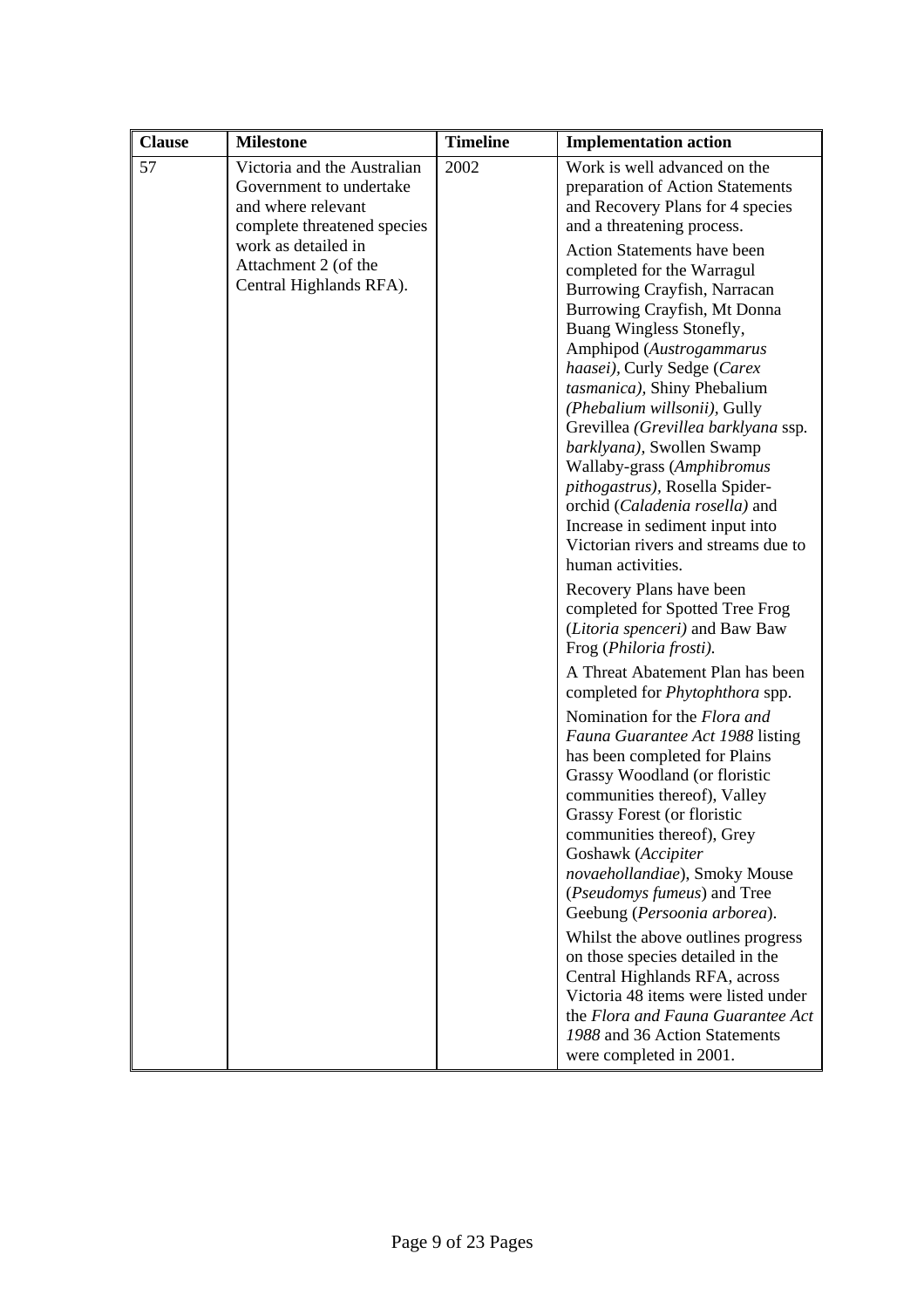| <b>Clause</b> | <b>Milestone</b>                                                                                                                                                                         | <b>Timeline</b>                                                                        | <b>Implementation action</b>                                                                                                                                                                                                                                                                                                                                                                      |
|---------------|------------------------------------------------------------------------------------------------------------------------------------------------------------------------------------------|----------------------------------------------------------------------------------------|---------------------------------------------------------------------------------------------------------------------------------------------------------------------------------------------------------------------------------------------------------------------------------------------------------------------------------------------------------------------------------------------------|
| 59            | Victoria to develop<br>programs for pest plant and<br>pest animal control.                                                                                                               | 2003                                                                                   | Victoria is currently developing a<br>Victorian Pest Management<br>Framework that will provide for the<br>development of more detailed<br>strategies or programs within each<br>region. The draft Victorian Pest<br>Management Framework was<br>released for public comment in July<br>2001. It is expected that the<br>Victorian Pest Management<br>Framework will be completed in<br>June 2002. |
| 65            | Victoria to publish a<br><b>Central Highlands Forest</b><br>Management Plan.                                                                                                             | 30 June 1998                                                                           | Milestone completed in May 1998.                                                                                                                                                                                                                                                                                                                                                                  |
| 81            | Victoria will report on<br>progress toward<br>development of a long term<br>timber harvesting and water<br>production strategy for the<br><b>Thomson Reservoir</b><br>catchment.         | 2002                                                                                   | The final stage of the Macaque<br>model to generate water yield<br>curves for use in the Integrated<br>Forest Planning System (IFPS) has<br>been completed.<br>This will be used to provide<br>information for the long term<br>strategy for the catchment and will<br>be utilised as part of the Melbourne<br>Water Resources Review.                                                            |
| 82            | Victoria to complete a<br>review in accordance with<br>the Competition Principles<br>Agreement.                                                                                          | 1999                                                                                   | Milestone completed in May 1999.                                                                                                                                                                                                                                                                                                                                                                  |
| 86            | Victoria and the Australian<br>Government will develop a<br>schedule to the Statewide<br>Data Agreement and lodge<br>archival copies of data.<br>(relevant to the Central<br>Highlands). | Data schedule<br>by 30 June<br>2000; lodge<br>archived data<br>by 31 March<br>$2001^8$ | State-wide data agreement signed<br>on 28 March 2000. Work towards<br>finalising data schedules and<br>lodging archival copies of data is<br>progressing. This is expected to be<br>completed by 31 July 2002.                                                                                                                                                                                    |
| Attach. 1     | Victoria to assess<br>endangered, vulnerable or<br>rare Ecological Vegetation<br>Classes (EVCs) on<br>Melbourne Water<br>Corporation lands (in the<br>Central Highlands).                | 2002                                                                                   | Ongoing.                                                                                                                                                                                                                                                                                                                                                                                          |

<span id="page-10-0"></span><sup>&</sup>lt;sup>8</sup> Original milestone date (September 1998) amended in clause 84 of the North East RFA to allow the development of both a schedule to the Statewide Data Agreement, and the lodgement of archival copies of data, by 31 March 2000. These dates were further amended in clause 92 of both the Gippsland and West Victoria RFAs, committing Victoria and the Australian Government to develop a schedule to the Statewide Data Agreement by 30 June 2000, and to lodge archival copies of data by 31 March 2001.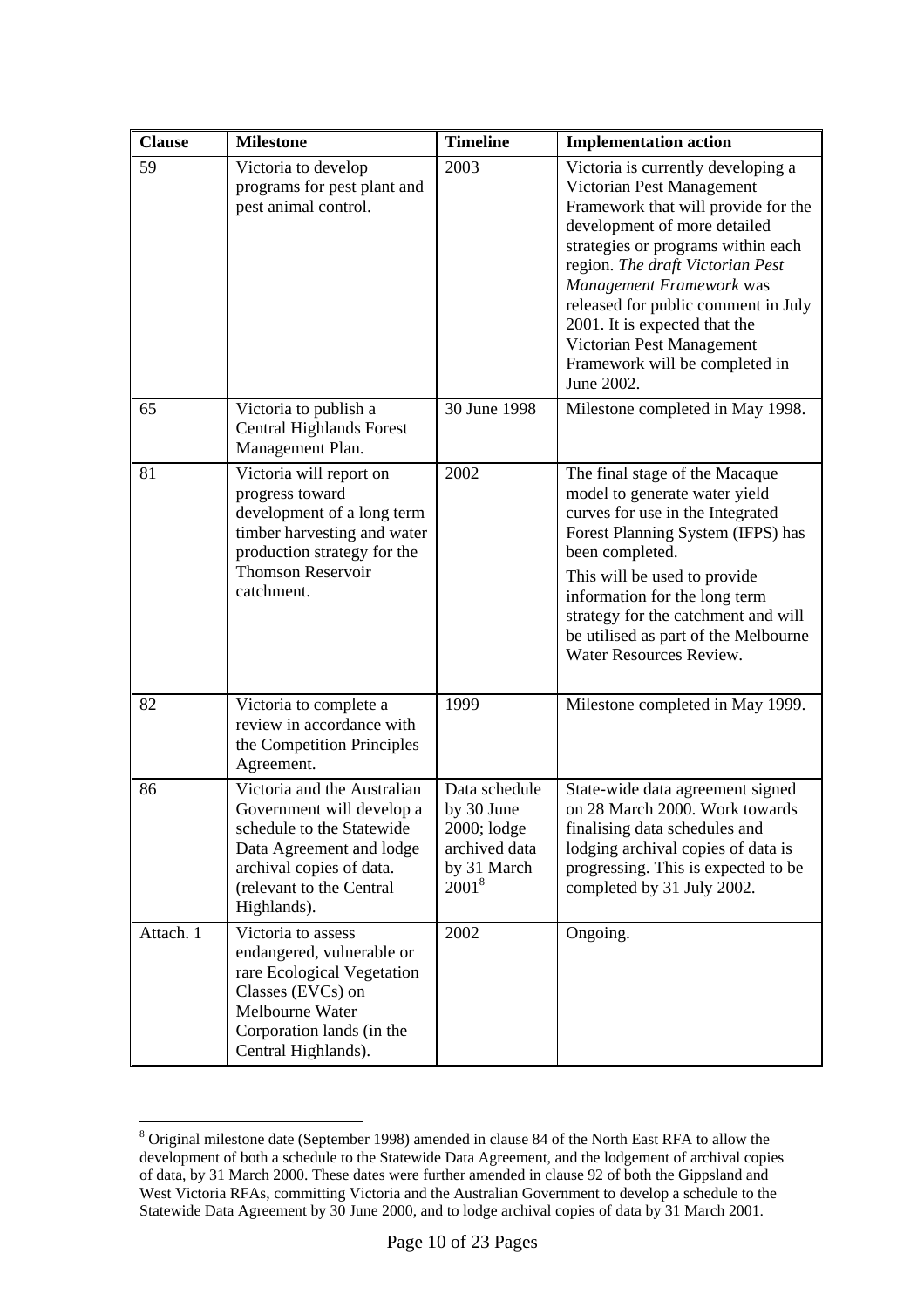| <b>Clause</b>        | <b>Milestone</b>                                                                                                                                                                               | <b>Timeline</b>           | <b>Implementation action</b>                                                                                                                                                                                                                                                                                                                                                                                              |
|----------------------|------------------------------------------------------------------------------------------------------------------------------------------------------------------------------------------------|---------------------------|---------------------------------------------------------------------------------------------------------------------------------------------------------------------------------------------------------------------------------------------------------------------------------------------------------------------------------------------------------------------------------------------------------------------------|
| Attach. 1            | Victoria to prepare<br><b>Regional Vegetation Plans</b><br>covering the Central<br>Highlands which provide<br>for the protection of<br>endangered, vulnerable or<br>rare EVCs on private land. | 2001                      | Victoria's Draft Native Vegetation<br>Management Framework and Draft<br>Native Vegetation Plans were<br>released for public consultation in<br>August 2000. The Native<br><b>Vegetation Management</b><br>Framework is expected to be<br>completed by 30 June 2002 and the<br>Regional Vegetation Plans covering<br>the Central Highlands will follow.                                                                    |
| Attach. 1            | Victoria to publish a<br><b>Technical Report on</b><br>Rainforest.                                                                                                                             | 1998                      | Milestone completed in December<br>1998.                                                                                                                                                                                                                                                                                                                                                                                  |
| Attach. 3<br>cl. $5$ | Victoria and the Australian<br>Government to prepare<br>Statewide Cultural Heritage<br>Guidelines.                                                                                             | 30 June 2000 <sup>9</sup> | Preparation of the Guidelines has<br>been rescheduled to co-ordinate<br>with the development of the state-<br>wide Aboriginal Heritage<br>Management System (AHMS)<br>following extensive community<br>consultation with indigenous<br>groups. The development of the<br>AHMS is expected to be completed<br>by 30 June 2002, following which it<br>is expected that the Guidelines will<br>be completed within 6 months. |

<span id="page-11-0"></span> 9 Original milestone (December 1999) amended in Attachment 3 of the North East Victoria RFA.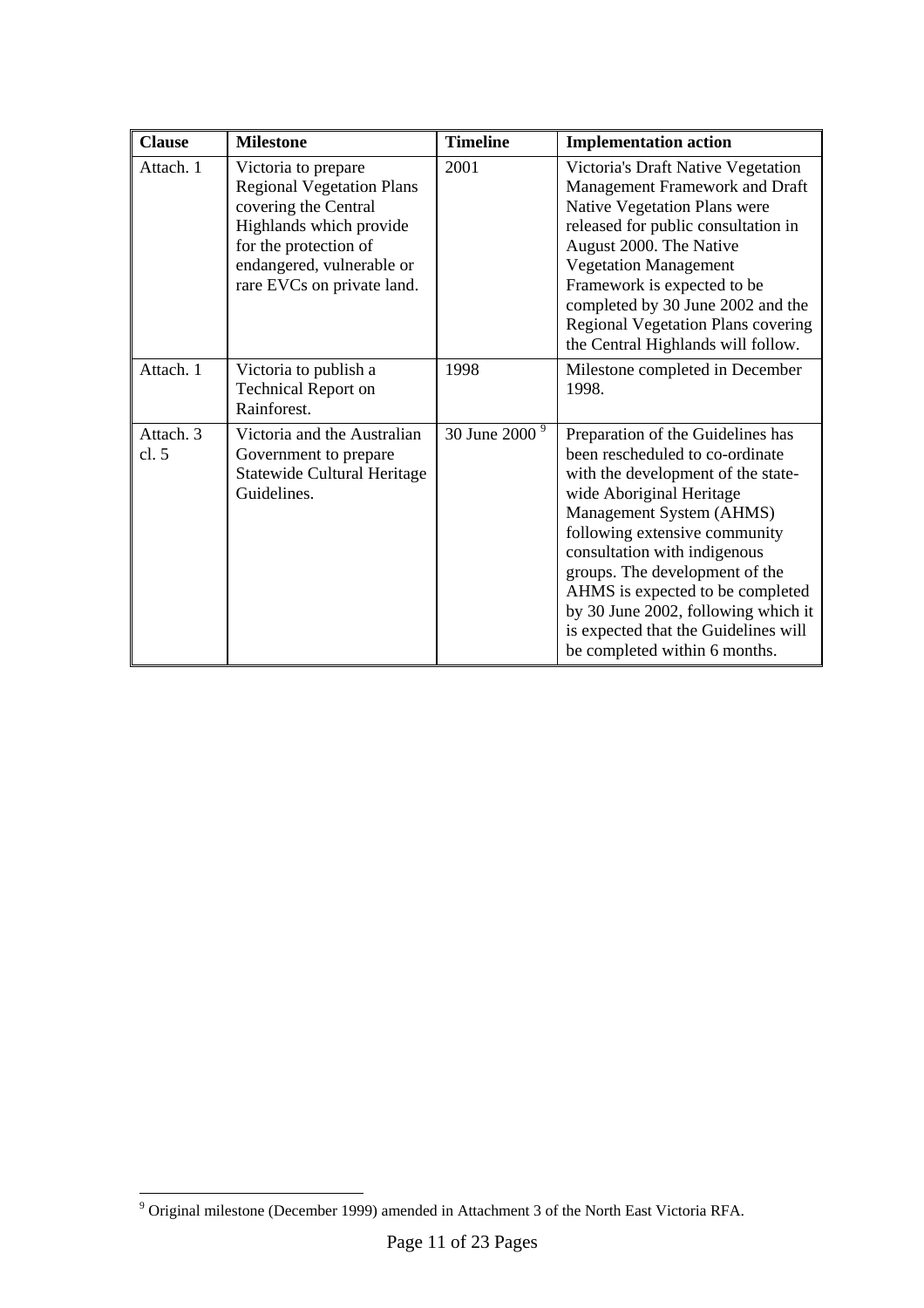| Clause | <b>Milestone</b>                                                                                                  | <b>Timeline</b>    | <b>Implementation action</b>                             |
|--------|-------------------------------------------------------------------------------------------------------------------|--------------------|----------------------------------------------------------|
| 135    | Parties to report annually<br>on achievement for first<br>five years, and then as part<br>of the 5 yearly review. | Commencing<br>2000 | This is an annual report within the<br>first five years. |

**Table 3. Milestone Implementation – North East Victoria**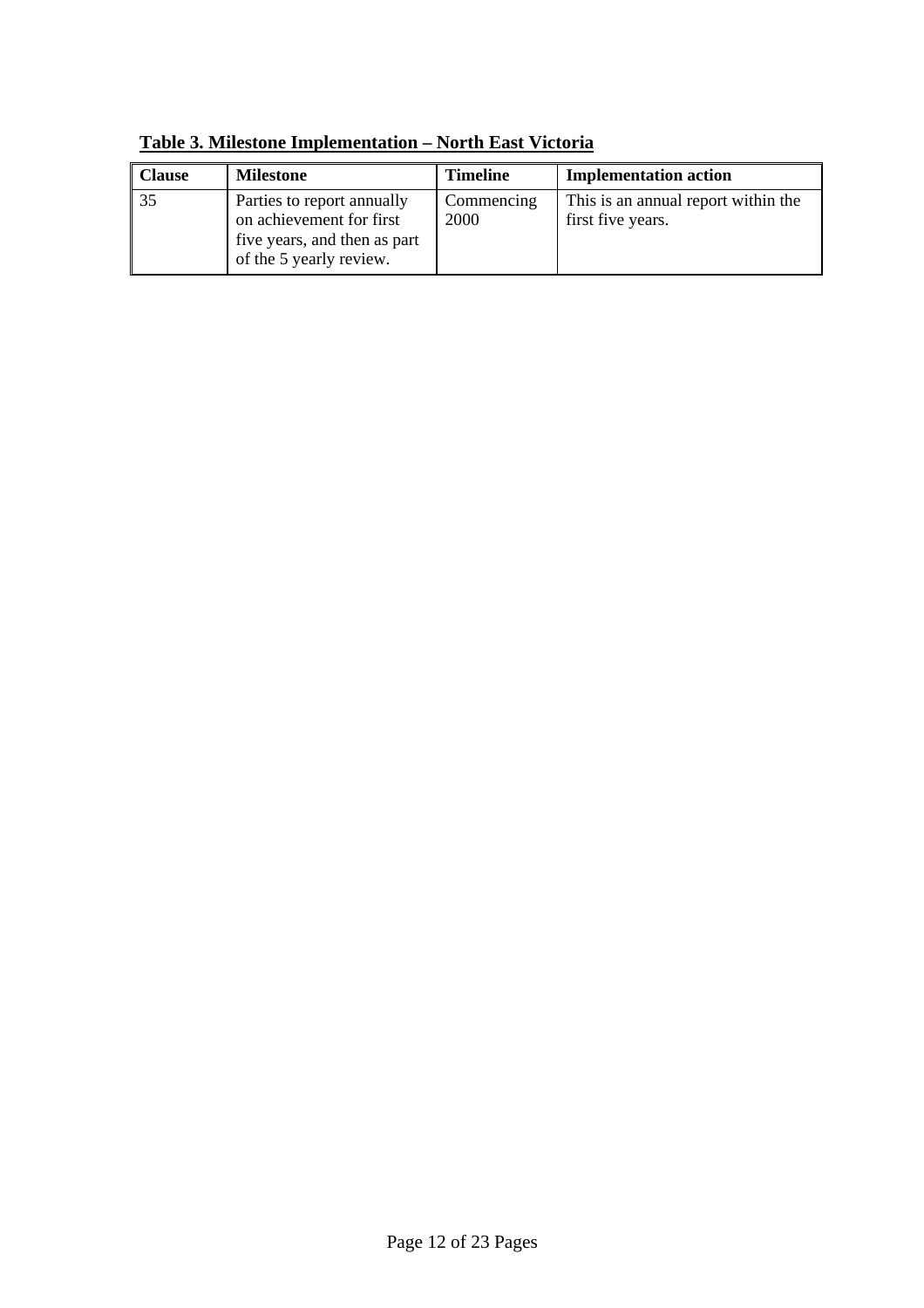| <b>Clause</b> | <b>Milestone</b>                                                   | <b>Timeline</b> | <b>Implementation action</b>                                                                                                                                   |
|---------------|--------------------------------------------------------------------|-----------------|----------------------------------------------------------------------------------------------------------------------------------------------------------------|
| 44            | Victoria to implement an<br>on-going quality assurance<br>program. | 2002            | A number of community<br>$\blacksquare$<br>groups participated in the 2001<br>annual audit of the Code of<br><b>Forest Practices for Timber</b><br>Production. |
|               |                                                                    |                 | Independent review of<br>٠<br>sustainable yield forecasting<br>methods was undertaken.                                                                         |
|               |                                                                    |                 | An independent review of log<br>٠<br>harvest and haulage<br>arrangements was completed in<br>consultation with key<br>stakeholders.                            |
|               |                                                                    |                 | A Discussion Paper for the<br>٠<br>independent review of pricing<br>of timber produce was released<br>for public comment in June<br>2001.                      |
|               |                                                                    |                 | Guidelines and procedures that<br>٠<br>standardise the development of<br>forest coupe plans were<br>established.                                               |
|               |                                                                    |                 | <b>Regional Forest Reference</b><br>٠<br>Groups were established in the<br>Midlands, Otways and<br>Gippsland.                                                  |
|               |                                                                    |                 | Commenced the development<br>٠<br>of the State of the Forests<br>report for Victoria.                                                                          |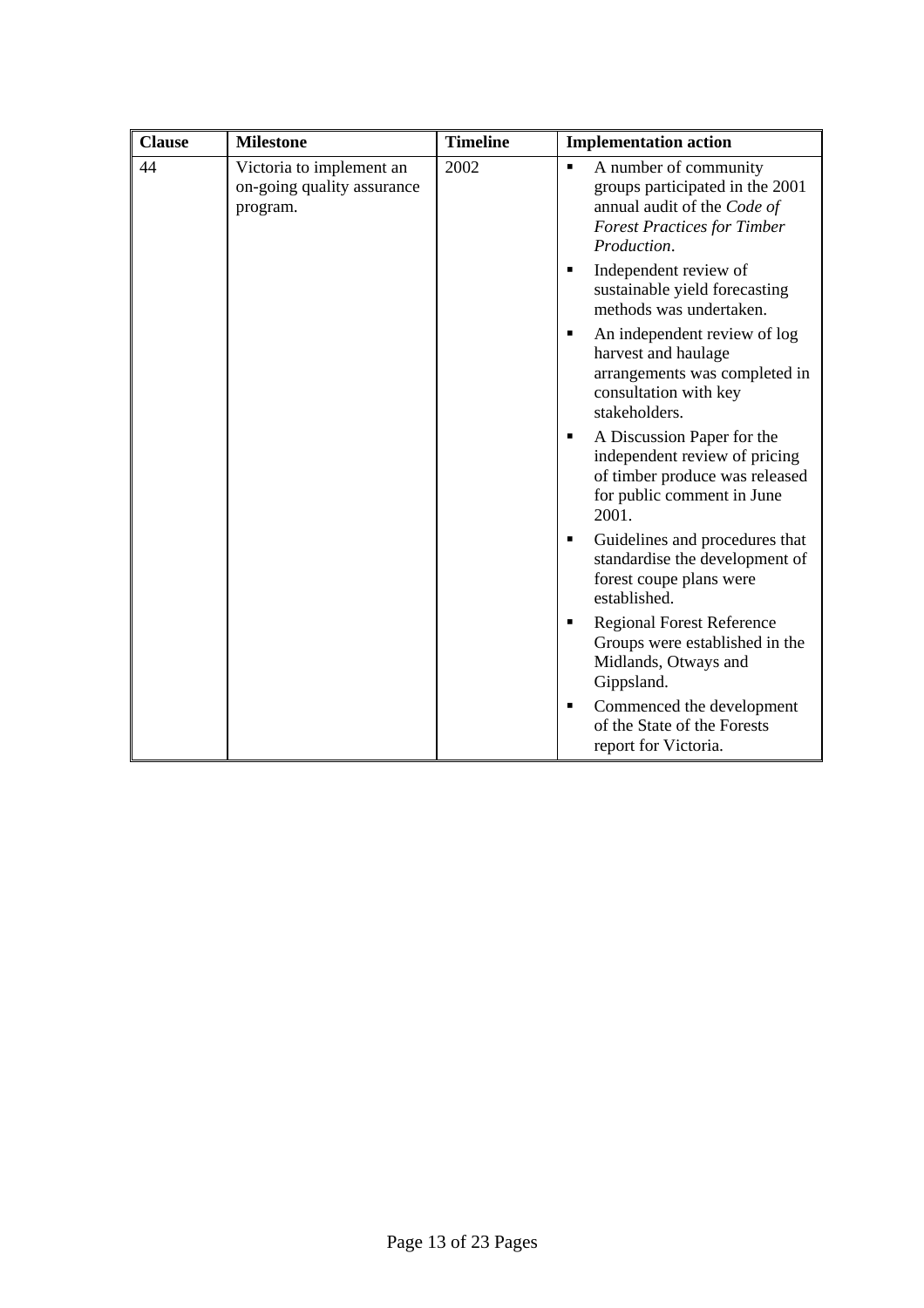| <b>Clause</b> | <b>Milestone</b>                                                                                                                                                                                                   | <b>Timeline</b>                                                                                            | <b>Implementation action</b>                                                                                                                                                                                                                                                                                                                                                                                                                                                                                                                                                                                                                                                                                                                    |
|---------------|--------------------------------------------------------------------------------------------------------------------------------------------------------------------------------------------------------------------|------------------------------------------------------------------------------------------------------------|-------------------------------------------------------------------------------------------------------------------------------------------------------------------------------------------------------------------------------------------------------------------------------------------------------------------------------------------------------------------------------------------------------------------------------------------------------------------------------------------------------------------------------------------------------------------------------------------------------------------------------------------------------------------------------------------------------------------------------------------------|
| 45            | Victoria to implement the<br><b>Integrated Forest Planning</b><br>System and the Statewide<br><b>Forest Resource Inventory</b><br>in the North East region in<br>time for the next review of<br>sustainable yield. | Benalla/<br>Mansfield<br>FMA by<br>30/6/2001;<br>Wangaratta<br>and Wodonga<br>FMAs by<br>$31/12/2001^{10}$ | The forecasting of sustainable yield<br>in these FMAs was rescheduled to<br>co-ordinate with the Victorian<br>sawlog licencing project.<br>Additional SFRI information is<br>being collected in the North East in<br>order for this data to be of a<br>consistent Statewide standard, as<br>per a recommendation of the Expert<br>Data Reference Group established<br>during the Victorian sawlog<br>licencing project. This will<br>necessitate reanalysis of the SFRI<br>data for use in the Integrated Forest<br>Planning System. Implementation<br>of the Integrated Forest Planning<br>System for the review of<br>sustainable yield in the<br>Benalla/Mansfield, Wangaratta and<br>Wodonga FMAs is in progress for<br>completion in 2002. |
| 48 and 50     | Victoria and the Australian<br>Government to develop<br>sustainability indicators.                                                                                                                                 | In time for the<br>first review of<br>this<br>Agreement<br>(2004)                                          | A framework to develop<br>sustainability indicators has been<br>agreed to by the State and<br>Australian Government. Victoria<br>has collected data for Montreal<br>Process Category A indicators at<br>the Statewide level, and data<br>collection for the sustainability<br>indicators at the RFA region level<br>is in progress.                                                                                                                                                                                                                                                                                                                                                                                                             |

 $\overline{a}$ 

<span id="page-14-0"></span> $10$  Original milestone date (2001) amended in Attachment 10 (Table 1) of the Gippsland and West Victoria RFAs.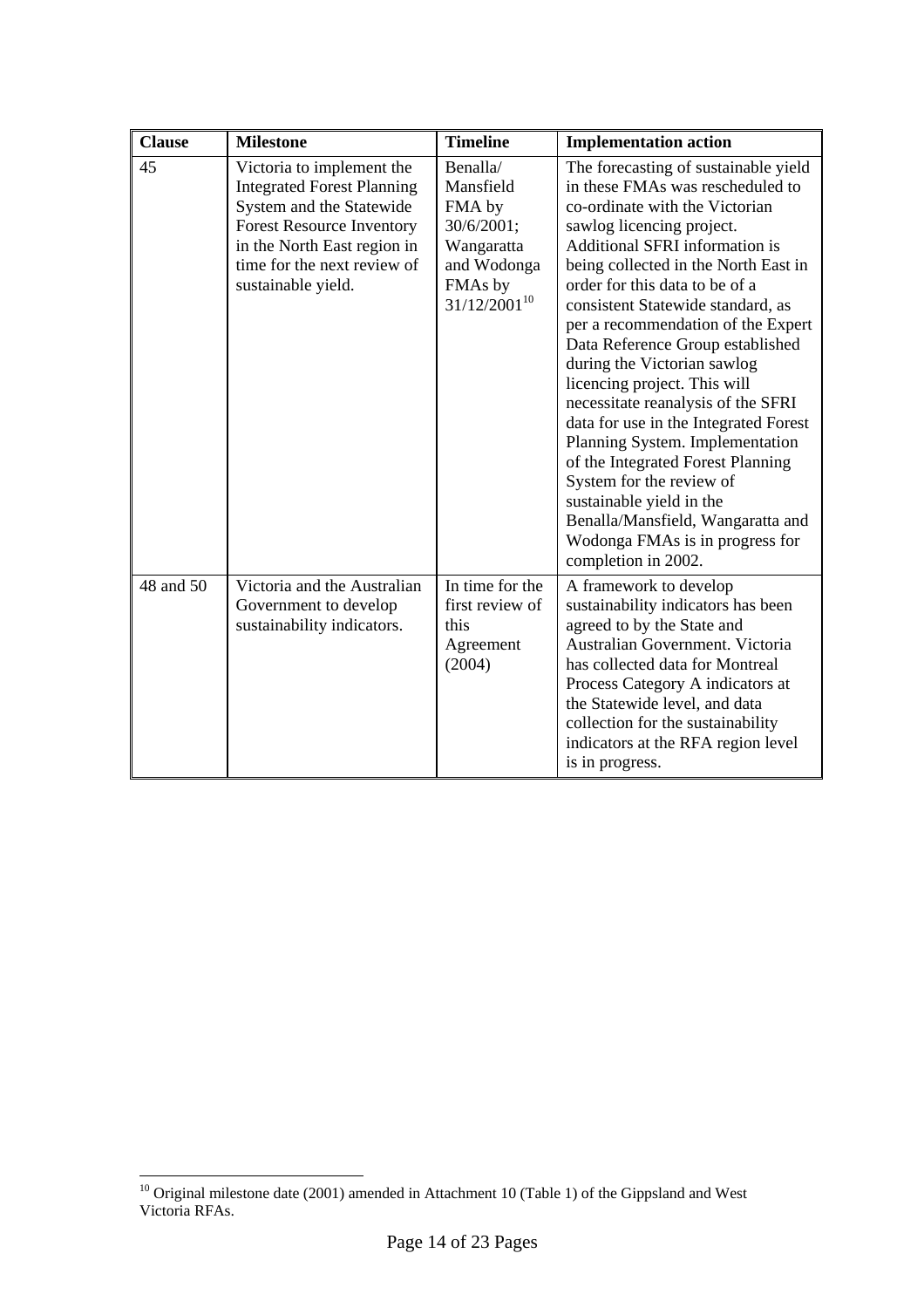| <b>Clause</b>       | <b>Milestone</b>                                                                                                                                                      | <b>Timeline</b>                                                                           | <b>Implementation action</b>                                                                                                                                                                                                                                                                                                                                                                      |
|---------------------|-----------------------------------------------------------------------------------------------------------------------------------------------------------------------|-------------------------------------------------------------------------------------------|---------------------------------------------------------------------------------------------------------------------------------------------------------------------------------------------------------------------------------------------------------------------------------------------------------------------------------------------------------------------------------------------------|
| 55-57               | Victoria and the Australian<br>Government to undertake<br>and, where relevant,                                                                                        | 2004                                                                                      | Work is well advanced on the<br>preparation of Action Statements<br>for 5 species.                                                                                                                                                                                                                                                                                                                |
|                     | complete threatened species<br>work as detailed in<br>Attachment 2 (of the North<br>East RFA).                                                                        |                                                                                           | Nomination for the Flora and<br>Fauna Guarantee Act 1988 listing<br>has been completed for Bandy<br>Bandy (Vermicella annulata),<br>Apostlebird (Struthidea cinerea),<br>Square-tailed Kite (Lophoictinia<br>isura), Euroa Guinea-flower<br>(Hibbertia humifusa ssp. erigens)<br>and Golden Perch (Macquaria<br>ambigua).                                                                         |
|                     |                                                                                                                                                                       |                                                                                           | An Action Statement has been<br>completed for Barking Owl.                                                                                                                                                                                                                                                                                                                                        |
|                     |                                                                                                                                                                       |                                                                                           | Whilst the above outlines progress<br>on those species detailed in the<br>North East RFA, across Victoria 48<br>items were listed under the <i>Flora</i><br>and Fauna Guarantee Act 1988 and<br>36 Action Statements were<br>completed in 2001.                                                                                                                                                   |
| 59                  | Victoria to develop<br>programs for pest plant and<br>animal control.                                                                                                 | 2004                                                                                      | Victoria is currently developing a<br>Victorian Pest Management<br>Framework that will provide for the<br>development of more detailed<br>strategies or programs within each<br>region. The draft Victorian Pest<br>Management Framework was<br>released for public comment in July<br>2001. It is expected that the<br>Victorian Pest Management<br>Framework will be completed in<br>June 2002. |
| $62 -$<br>Attach. 1 | Victoria agrees to<br>implement the agreed land<br>tenure change.                                                                                                     | 2001                                                                                      | Milestone complete. The legislation<br>was passed in June 2000 and came<br>into effect on 1 February 2001.                                                                                                                                                                                                                                                                                        |
| 65                  | Victoria to produce and<br>publish the North East<br>Forest Management Plan.                                                                                          | 30 June 2000                                                                              | Milestone completed in January<br>2001.                                                                                                                                                                                                                                                                                                                                                           |
| 84                  | Victoria and the Australian<br>Government to use best<br>endeavours to develop a<br>schedule to the Statewide<br>Data Agreement and lodge<br>archival copies of data. | Data schedule<br>by 30 June<br>2000; lodge<br>archived data<br>by 31 March<br>$2001^{11}$ | State-wide data agreement signed<br>on 28 March 2000. Work towards<br>finalising data schedules and<br>lodging archival copies of data is<br>progressing. This is expected to be<br>completed by 30 September 2002.                                                                                                                                                                               |

<span id="page-15-0"></span> $\overline{a}$  $11$  Original milestone date (31/03/2000) amended in clause 92 of the Gippsland and West Victoria RFAs, committing Victoria and the Australian Government to develop a schedule to the Statewide Data Agreement by 30 June 2000, and to lodge archival copies of data by 31 March 2001.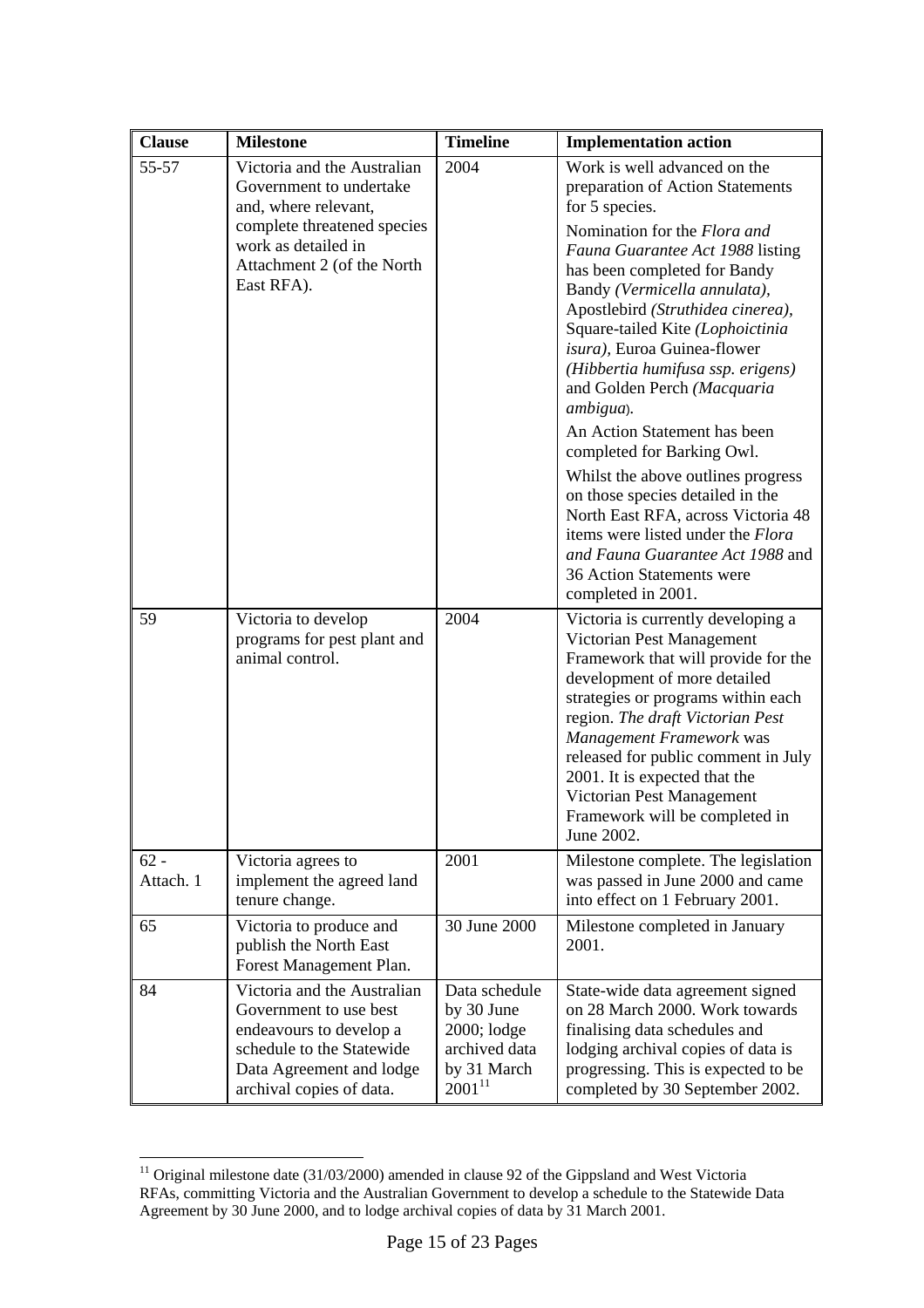| <b>Clause</b> | <b>Milestone</b>                                                                                                                                                                                        | <b>Timeline</b>    | <b>Implementation action</b>                                                                                                                                                                                                                                                                                                                                                                                              |
|---------------|---------------------------------------------------------------------------------------------------------------------------------------------------------------------------------------------------------|--------------------|---------------------------------------------------------------------------------------------------------------------------------------------------------------------------------------------------------------------------------------------------------------------------------------------------------------------------------------------------------------------------------------------------------------------------|
| Attach. 1     | Victoria to develop and<br>implement burning<br>strategies that maintain or<br>promote the ecological<br>characteristics of Heathy<br>Dry Forest through fire<br>operations plans.                      | 2004               | Vital attribute and key response<br>species data have been gathered for<br>Heathy Dry Forest. A pilot study in<br>the North East is trialing a strategic<br>approach to ecological burning<br>including specific ecological burns<br>incorporating Heathy Dry Forest.                                                                                                                                                     |
| Attach. 1     | Victoria to prepare<br><b>Regional Vegetation Plans</b><br>covering the North East<br>which provide for the<br>protection of endangered,<br>vulnerable or rare EVCs on<br>private land.                 | 2001               | Victoria's Draft Native Vegetation<br>Management Framework and Draft<br>Native Vegetation Plans were<br>released for public consultation in<br>August 2000. The Native<br><b>Vegetation Management</b><br>Framework is expected to be<br>completed by 30 June 2002 and the<br>Regional Vegetation Plans covering<br>the North East will follow.                                                                           |
| Attach. 3     | Parties to prepare Statewide<br>Guidelines for the<br>Management of Cultural<br>Heritage Values in the<br>Forests, Parks and Reserves<br>of Victoria, based on those<br>prepared for East<br>Gippsland. | by 30 June<br>2000 | Preparation of the Guidelines has<br>been rescheduled to co-ordinate<br>with the development of the state-<br>wide Aboriginal Heritage<br>Management System (AHMS)<br>following extensive community<br>consultation with indigenous<br>groups. The development of the<br>AHMS is expected to be completed<br>by 30 June 2002, following which it<br>is expected that the Guidelines will<br>be completed within 6 months. |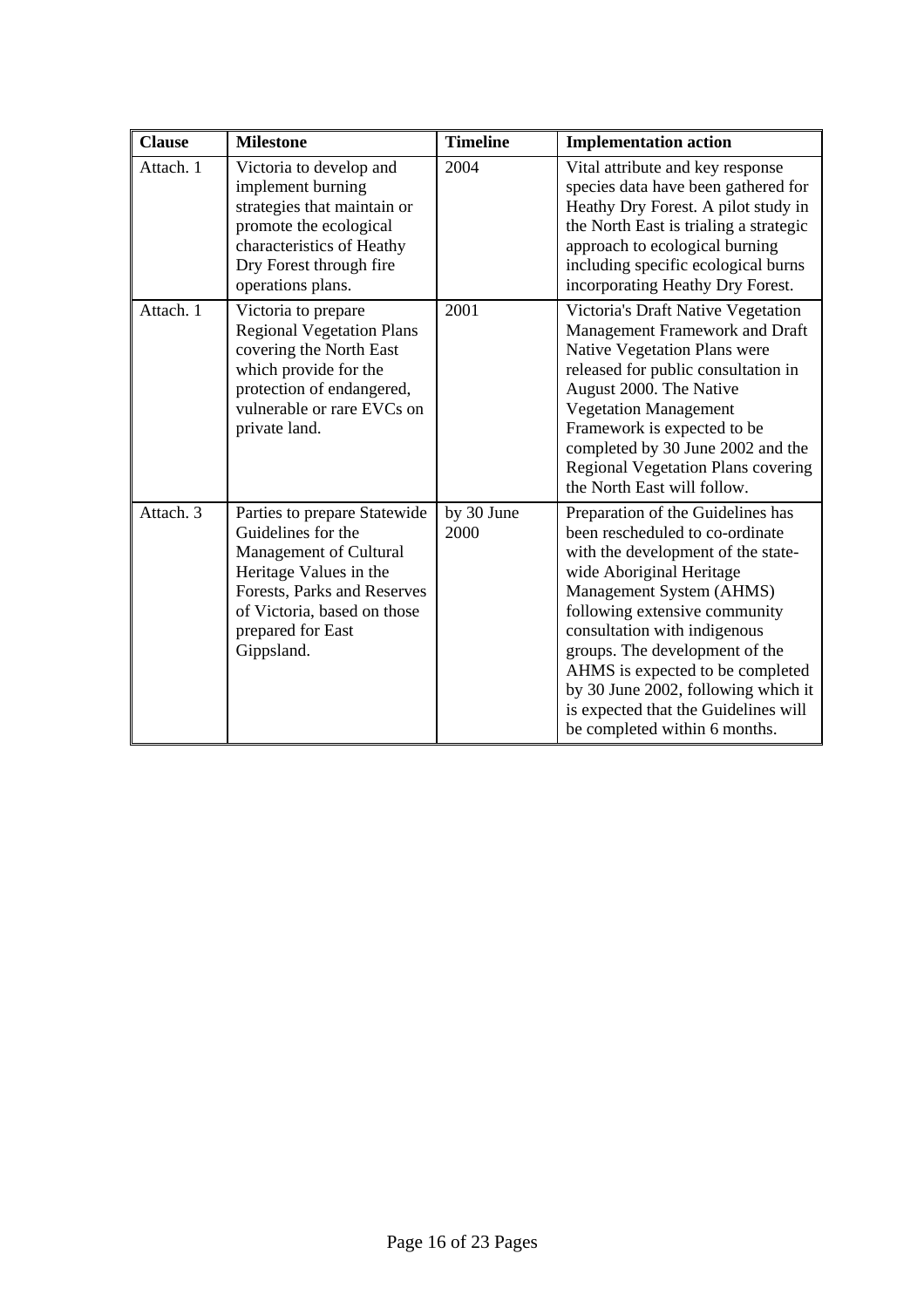| <b>Clause</b>       | <b>Milestone</b>                                                                                                                                                                                                                                                                                                                                                                                                                        | <b>Timeline</b>                                                                                         | <b>Implementation Action</b>                                                                                                                                                                                                                                                                                                                                                                                                                                                                      |
|---------------------|-----------------------------------------------------------------------------------------------------------------------------------------------------------------------------------------------------------------------------------------------------------------------------------------------------------------------------------------------------------------------------------------------------------------------------------------|---------------------------------------------------------------------------------------------------------|---------------------------------------------------------------------------------------------------------------------------------------------------------------------------------------------------------------------------------------------------------------------------------------------------------------------------------------------------------------------------------------------------------------------------------------------------------------------------------------------------|
| 26                  | <b>Australian Government to</b><br>use its best endeavours to<br>introduce legislation into<br>the Parliament to insert into<br>the Environment Protection<br>and Biodiversity<br><b>Conservation Act 1999</b><br>(Cwth) definitions of<br>'Forestry Operations',<br>'RFA Forestry Operations'<br>and 'RFA or Regional<br>Forest Agreement' identical<br>to those contained in the<br><b>Regional Forest</b><br>Agreements Bill (Cwth). | 30 June 2000                                                                                            | The Australian Government<br><b>Environment Legislation</b><br>Amendment (No 1) Bill 2000 was<br>tabled in the Senate on 12 April<br>2000. This Bill included proposed<br>amendments to the <i>Environment</i><br>Protection and Biodiversity<br>Conservation Act 1999 to include<br>the definitions identical to those in<br>the Regional Forest Agreements<br>Bill. Debate on the Bill was<br>adjourned on 15 August 2000. The<br>amendments have not been agreed<br>by the Federal Parliament. |
| 36, 39<br>Attach. 1 | Parties to report annually<br>on achievement of<br>milestones for first five<br>years, and then as part of<br>the 5 yearly review                                                                                                                                                                                                                                                                                                       | Commencing<br>2001                                                                                      | This is an annual report within the<br>first five years.                                                                                                                                                                                                                                                                                                                                                                                                                                          |
| 46(c)<br>Attach. 10 | Victoria to implement the<br><b>Integrated Forest Planning</b><br>System and the Statewide<br><b>Forest Resource Inventory</b><br>in the West Victoria region.                                                                                                                                                                                                                                                                          | Midlands<br>FMA by<br>31/12/2003;<br>Otway FMA<br>by 30/6/2005;<br><b>Portland FMA</b><br>by 30/6/2006. | Development of the Statewide<br>Forest Resource Inventory in the<br>Midlands FMA, in consultation<br>with the community, is well<br>advanced. The mapping and<br>inventory components are complete<br>in the Midlands FMA, and the<br>mapping is complete in the Otway<br>and Portland FMAs.                                                                                                                                                                                                      |
| 49 and 51           | Victoria and the Australian<br>Government to develop<br>Sustainability Indicators.                                                                                                                                                                                                                                                                                                                                                      | 2005                                                                                                    | A framework to develop<br>sustainability indicators has been<br>agreed to by the State and<br>Australian Government. Victoria<br>has collected data for Montreal<br>Process Category A indicators at<br>the Statewide level, and data<br>collection for the sustainability<br>indicators at the RFA region level<br>is in progress.                                                                                                                                                               |

**Table 4. Milestone Implementation – West Victoria**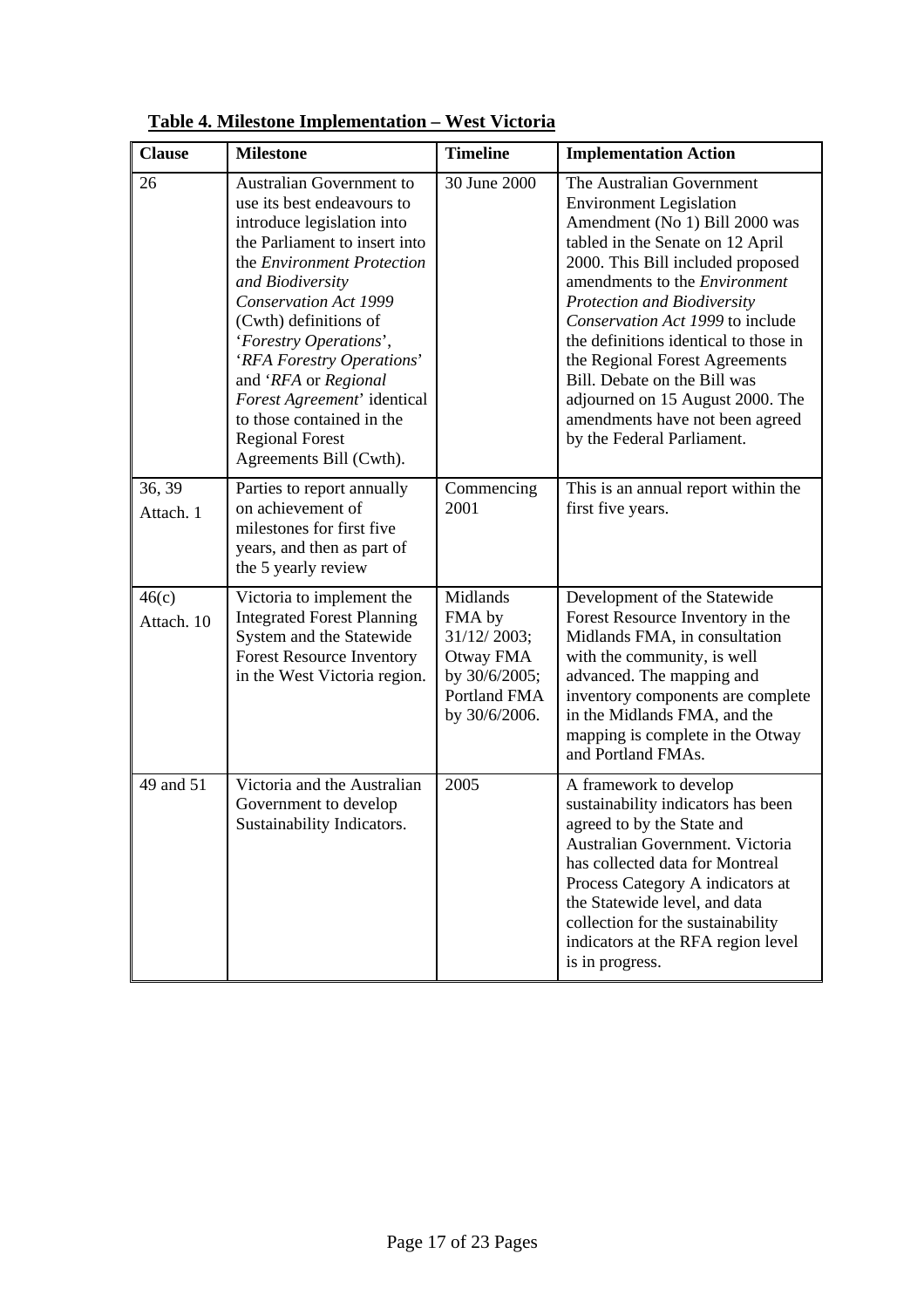| <b>Clause</b> | <b>Milestone</b>                                                                                  | <b>Timeline</b> | <b>Implementation Action</b>                                                                                                                                                                                                                                                                                                                                                                                       |
|---------------|---------------------------------------------------------------------------------------------------|-----------------|--------------------------------------------------------------------------------------------------------------------------------------------------------------------------------------------------------------------------------------------------------------------------------------------------------------------------------------------------------------------------------------------------------------------|
| 56, 57, 58    | Victoria and the Australian<br>Government to undertake<br>and, where relevant,                    | 2005            | Work is well advanced on the<br>preparation of Action Statements<br>and Recovery Plans for 12 species.                                                                                                                                                                                                                                                                                                             |
|               | complete threatened species<br>work as detailed in<br>Attachment 2 (of the West<br>Victoria RFA). |                 | Recovery Plans have been<br>completed for Elegant Spider-<br>orchid (Caladenia formosa),<br>Mellblom's Spider-orchid<br>(Caladenia hastata), Rigid Spider-<br>orchid (Caladenia tensa), Yellow-<br>lip Spider-orchid (Caladenia<br>xanthochila), Mt. William Grevillea<br>(Grevillea williamsonii), Gorae<br>Leek-orchid (Prasophyllum<br>diversiflorum) and Button<br>Wrinklewort (Rutidosis<br>leptorynchoides). |
|               |                                                                                                   |                 | <b>Action Statements have been</b><br>completed for Elegant Spider-<br>orchid (Caladenia formosa),<br>Mellblom's Spider-orchid<br>(Caladenia hastata), Yellow-lip<br>Spider-orchid (Caladenia<br>xanthochila), Yarra Pygmy Perch<br>(Edelia obscura) and Australian<br>Mudfish (Neochanna cleaveri).                                                                                                               |
|               |                                                                                                   |                 | Nomination for the Flora and<br>Fauna Guarantee Act 1988 listing<br>has been completed for Striped<br>Worm-lizard (Aprasia striolata),<br>Flat-headed Galaxias (Galaxias<br>rostratus), caddisfly (Taskiria<br><i>otwayensis</i> ) and Brilliant Sun-<br>orchid (Thelymitra mackibbinii).                                                                                                                          |
|               |                                                                                                   |                 | Whilst the above outlines progress<br>on those species detailed in the<br>West Victoria RFA, across Victoria<br>48 items were listed under the<br>Flora and Fauna Guarantee Act<br>1988 and 36 Action Statements<br>were completed in 2001.                                                                                                                                                                        |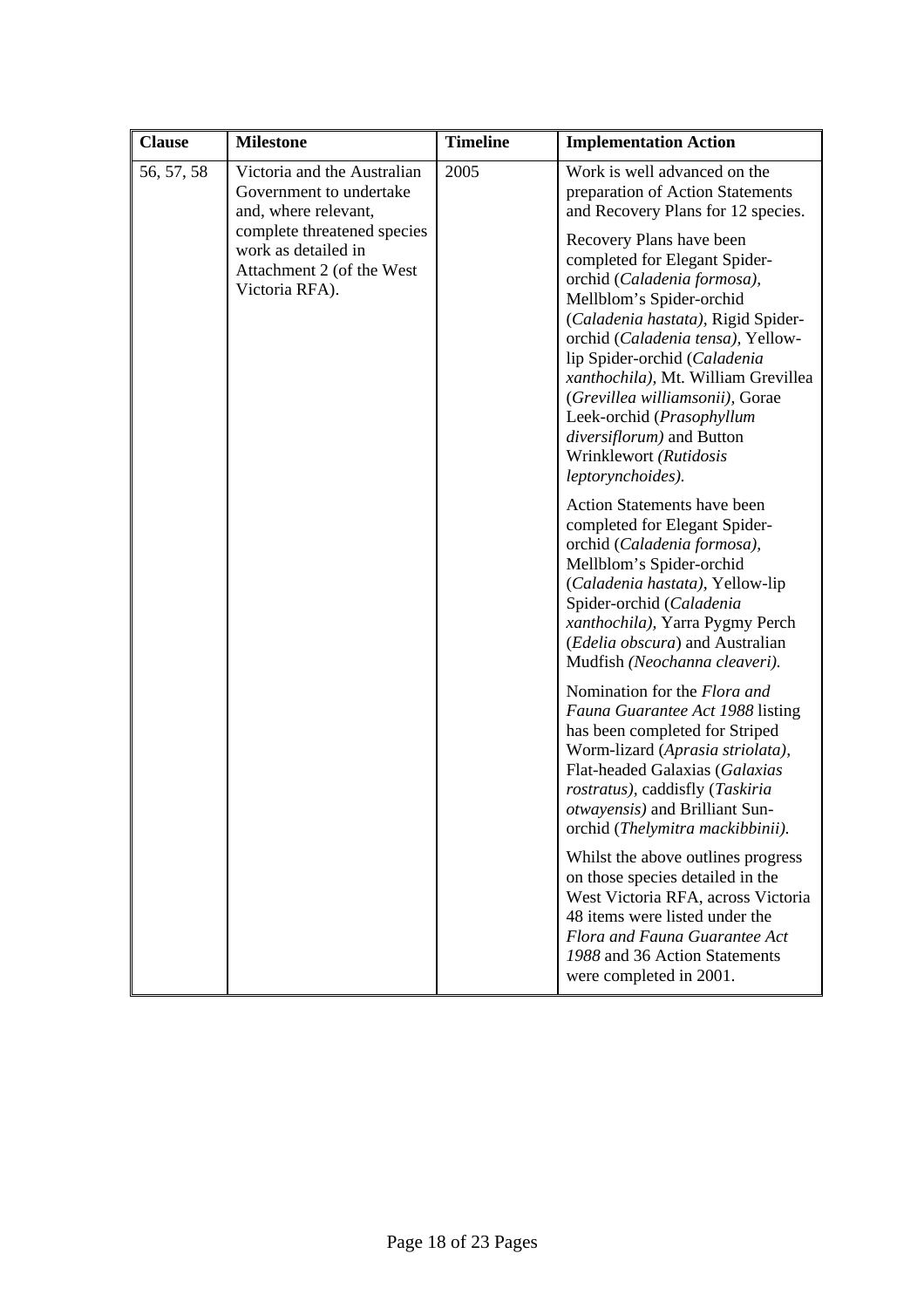| <b>Clause</b>   | <b>Milestone</b>                                                                                                                                                                                        | <b>Timeline</b>     | <b>Implementation Action</b>                                                                                                                                                                                                                                                                                                                                                                                              |
|-----------------|---------------------------------------------------------------------------------------------------------------------------------------------------------------------------------------------------------|---------------------|---------------------------------------------------------------------------------------------------------------------------------------------------------------------------------------------------------------------------------------------------------------------------------------------------------------------------------------------------------------------------------------------------------------------------|
| 60              | Victoria to develop<br>programs for pest plant and<br>animal control.                                                                                                                                   | 2005                | Victoria is currently developing a<br>Victorian Pest Management<br>Framework that will provide for the<br>development of more detailed<br>strategies or programs within each<br>region. The draft Victorian Pest<br>Management Framework was<br>released for public comment in July<br>2001. It is expected that the<br>Victorian Pest Management<br>Framework will be completed in<br>June 2002.                         |
| 64<br>Attach. 1 | Victoria agrees to<br>implement the agreed land<br>tenure change.                                                                                                                                       | 31 December<br>2002 | Legislation is to be prepared.                                                                                                                                                                                                                                                                                                                                                                                            |
| 67              | Victoria to produce and<br>publish a Forest<br>Management Plan for the<br>Portland and Horsham<br>FMAs.                                                                                                 | 30 June 2002        | Not yet commenced.<br>Commencement of this forest<br>management plan was rescheduled<br>due to work on the Victorian<br>sawlog licensing project and other<br>planning projects. Preparation of a<br>Proposed Forest Management Plan<br>for public comment will commence<br>by 30 June 2002. It is expected that<br>that plan will be completed in 2003.                                                                  |
| 78<br>Attach. 3 | Parties to prepare Statewide<br>Guidelines for the<br>Management of Cultural<br>Heritage Values in the<br>Forests, Parks and Reserves<br>of Victoria, based on those<br>prepared for East<br>Gippsland. | 30 June 2000        | Preparation of the Guidelines has<br>been rescheduled to co-ordinate<br>with the development of the state-<br>wide Aboriginal Heritage<br>Management System (AHMS)<br>following extensive community<br>consultation with indigenous<br>groups. The development of the<br>AHMS is expected to be completed<br>by 30 June 2002, following which it<br>is expected that the Guidelines will<br>be completed within 6 months. |
| 87              | Victoria to phase out<br>harvesting firewood, posts<br>and poles within the CAR<br>reserve system.                                                                                                      | 2003                | In progress. Commercial firewood,<br>post and pole licensees in the West<br>have been notified of the phase out<br>of these operations from the CAR<br>reserve system. Commercial<br>firewood, post and pole operations<br>have ceased in some areas of the<br>CAR reserve system.                                                                                                                                        |
| 92              | Victoria and the Australian<br>Government to:<br>develop a schedule to<br>the Statewide Data<br>agreement                                                                                               | 30 June 2000        | State-wide data agreement signed<br>on 28 March 2000. Work towards<br>finalising data schedules and<br>lodging archival copies of data is<br>progressing. This is expected to be<br>$ad \text{km}$ 20 Contambon 2002                                                                                                                                                                                                      |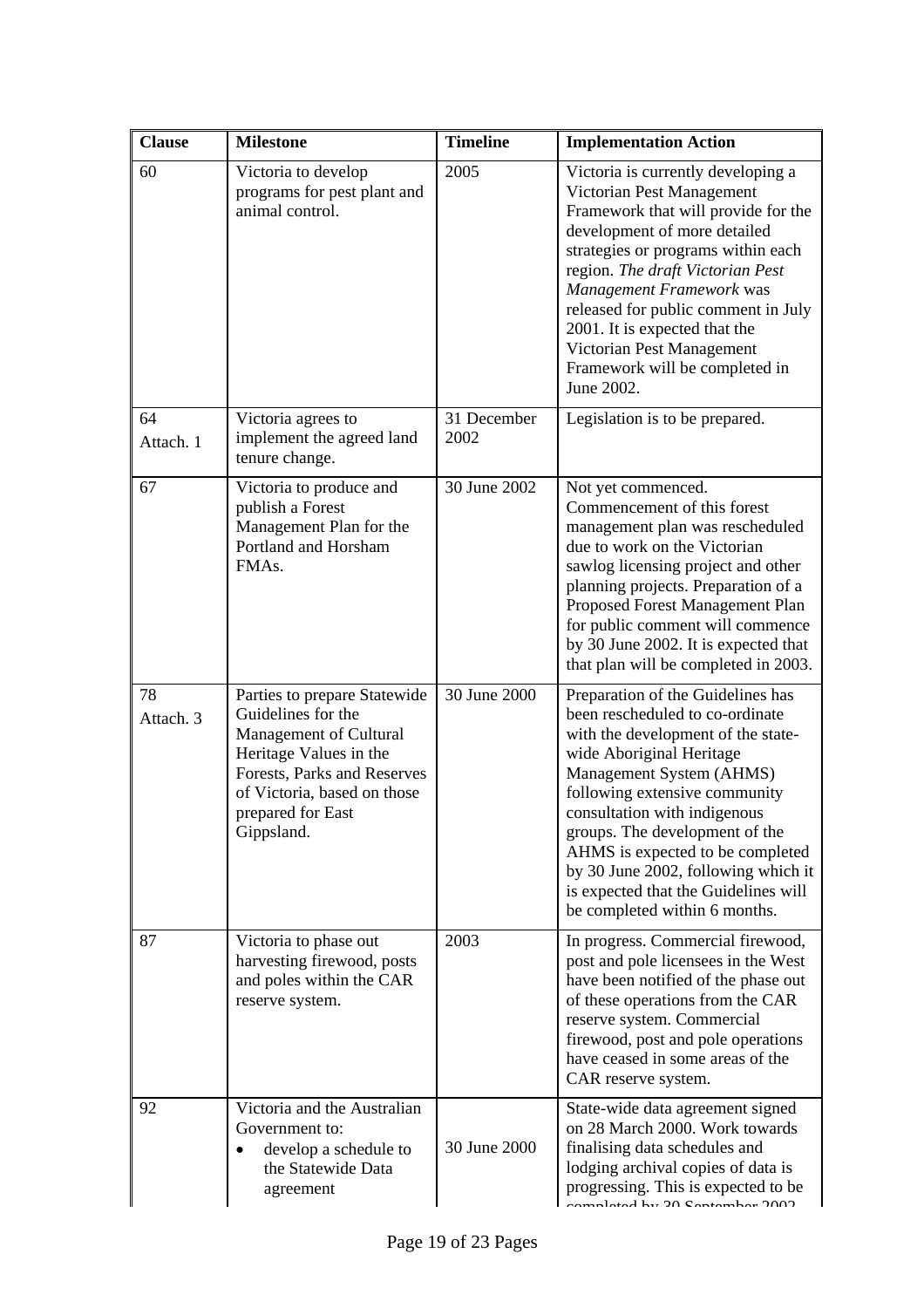| <b>Clause</b> | <b>Milestone</b>                                                                                                                                                                                  | <b>Timeline</b>  | <b>Implementation Action</b>                                                                                                                                                                                                                                                                                                                                                            |
|---------------|---------------------------------------------------------------------------------------------------------------------------------------------------------------------------------------------------|------------------|-----------------------------------------------------------------------------------------------------------------------------------------------------------------------------------------------------------------------------------------------------------------------------------------------------------------------------------------------------------------------------------------|
|               | lodge archival copies of<br>data                                                                                                                                                                  | 31 March<br>2001 | completed by 30 September 2002.                                                                                                                                                                                                                                                                                                                                                         |
| Attach. 1     | Victoria to prepare<br><b>Regional Vegetation Plans</b><br>covering the West Victoria<br>region which provide for<br>the protection of<br>endangered, vulnerable or<br>rare EVCs on private land. | 2001             | Victoria's Draft Native Vegetation<br>Management Framework and Draft<br>Native Vegetation Plans were<br>released for public consultation in<br>August 2000. The consultation<br>period is continuing. The Native<br><b>Vegetation Management</b><br>Framework and the Regional<br><b>Vegetation Plans covering Western</b><br>Victoria are expected to be<br>completed by 30 June 2002. |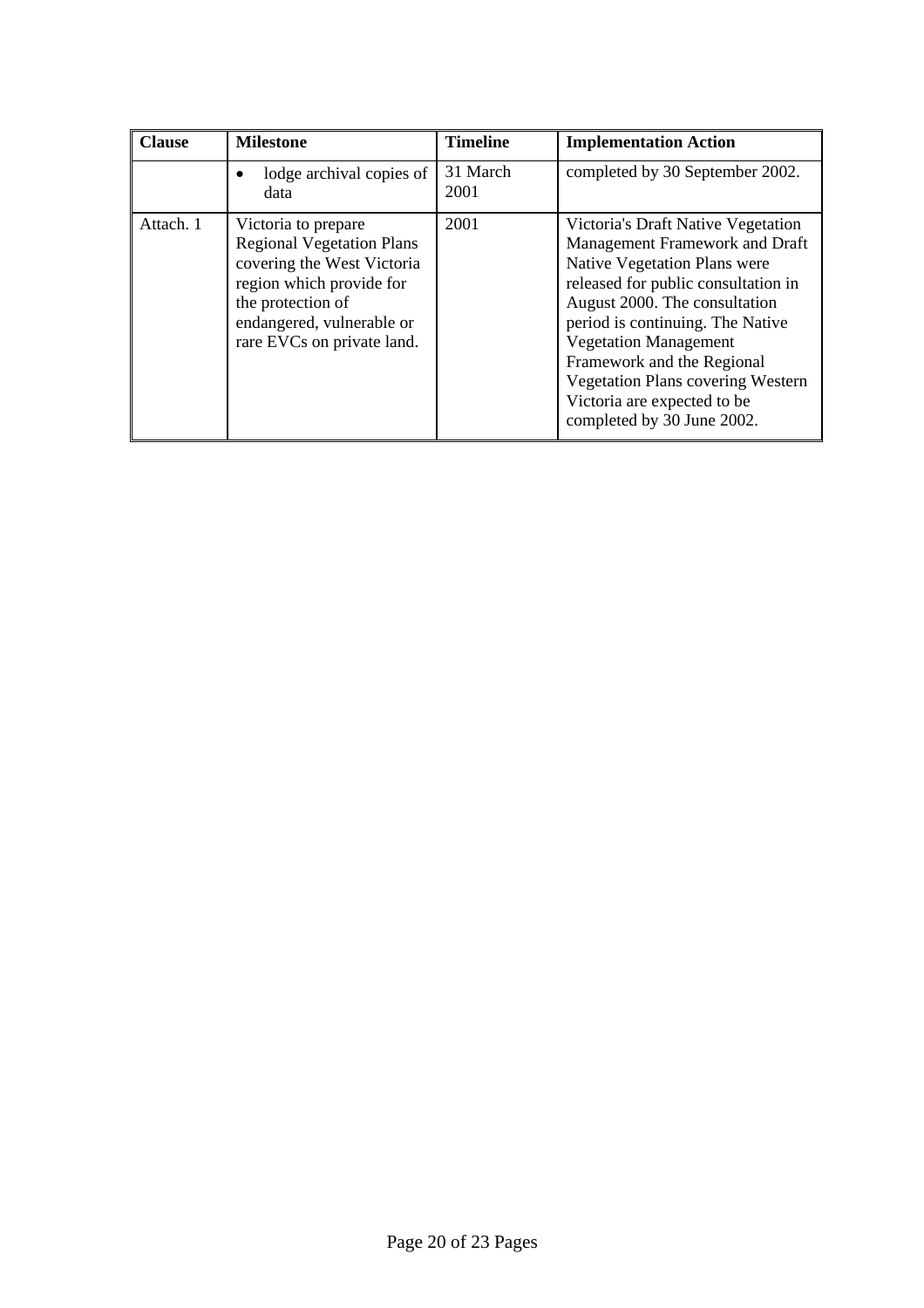| <b>Clause</b>       | <b>Milestone</b>                                                                                                                                                                                                                                                                                                                                                                                                                        | <b>Timeline</b>     | <b>Implementation Action</b>                                                                                                                                                                                                                                                                                                                                                                                                                                                                             |
|---------------------|-----------------------------------------------------------------------------------------------------------------------------------------------------------------------------------------------------------------------------------------------------------------------------------------------------------------------------------------------------------------------------------------------------------------------------------------|---------------------|----------------------------------------------------------------------------------------------------------------------------------------------------------------------------------------------------------------------------------------------------------------------------------------------------------------------------------------------------------------------------------------------------------------------------------------------------------------------------------------------------------|
| 26                  | <b>Australian Government to</b><br>use its best endeavours to<br>introduce legislation into<br>the Parliament to insert into<br>the <i>Environment Protection</i><br>and Biodiversity<br>Conservation Act 1999<br>(Cwth) definitions of<br>'Forestry Operations',<br>'RFA Forestry Operations'<br>and 'RFA or Regional<br>Forest Agreement' identical<br>to those contained in the<br><b>Regional Forest</b><br>Agreements Bill (Cwth). | 30 June 2000        | The Australian Government<br><b>Environment Legislation</b><br>Amendment (No 1) Bill 2000 was<br>tabled in the Senate on 12 April<br>2000. This Bill included proposed<br>amendments to the <i>Environment</i><br><b>Protection and Biodiversity</b><br>Conservation Act 1999 to include<br>the definitions identical to those in<br>the Regional Forest Agreements<br>Bill. Debate on the Bill was<br>adjourned on 15 August 2000. The<br>amendments have not been agreed<br>by the Federal Parliament. |
| 36, 39<br>Attach. 1 | Parties to report annually<br>on achievement of<br>milestones for the first five<br>years, and then as part of<br>the 5 yearly review.                                                                                                                                                                                                                                                                                                  | Commencing<br>2001  | This is an annual report within the<br>first five years.                                                                                                                                                                                                                                                                                                                                                                                                                                                 |
| 46(c)<br>Attach. 10 | Victoria to implement the<br><b>Integrated Forest Planning</b><br>System and the Statewide<br><b>Forest Resource Inventory</b><br>in the Gippsland region.                                                                                                                                                                                                                                                                              | 31 December<br>2002 | Development of the SFRI for<br>Gippsland is in progress. The<br>mapping and the inventory<br>component of the SFRI is complete<br>and the analysis component has<br>commenced.                                                                                                                                                                                                                                                                                                                           |
| 49 and 51           | Victoria and the Australian<br>Government to develop<br>Sustainability Indicators.                                                                                                                                                                                                                                                                                                                                                      | 2005                | A framework to develop<br>sustainability indicators has been<br>agreed to by the State and<br>Australian Government. Victoria<br>has collected data for Montreal<br>Process Category A indicators at<br>the Statewide level, and data<br>collection for the sustainability<br>indicators at the RFA region level<br>is in progress.                                                                                                                                                                      |

## **Table 5. Milestone Implementation – Gippsland**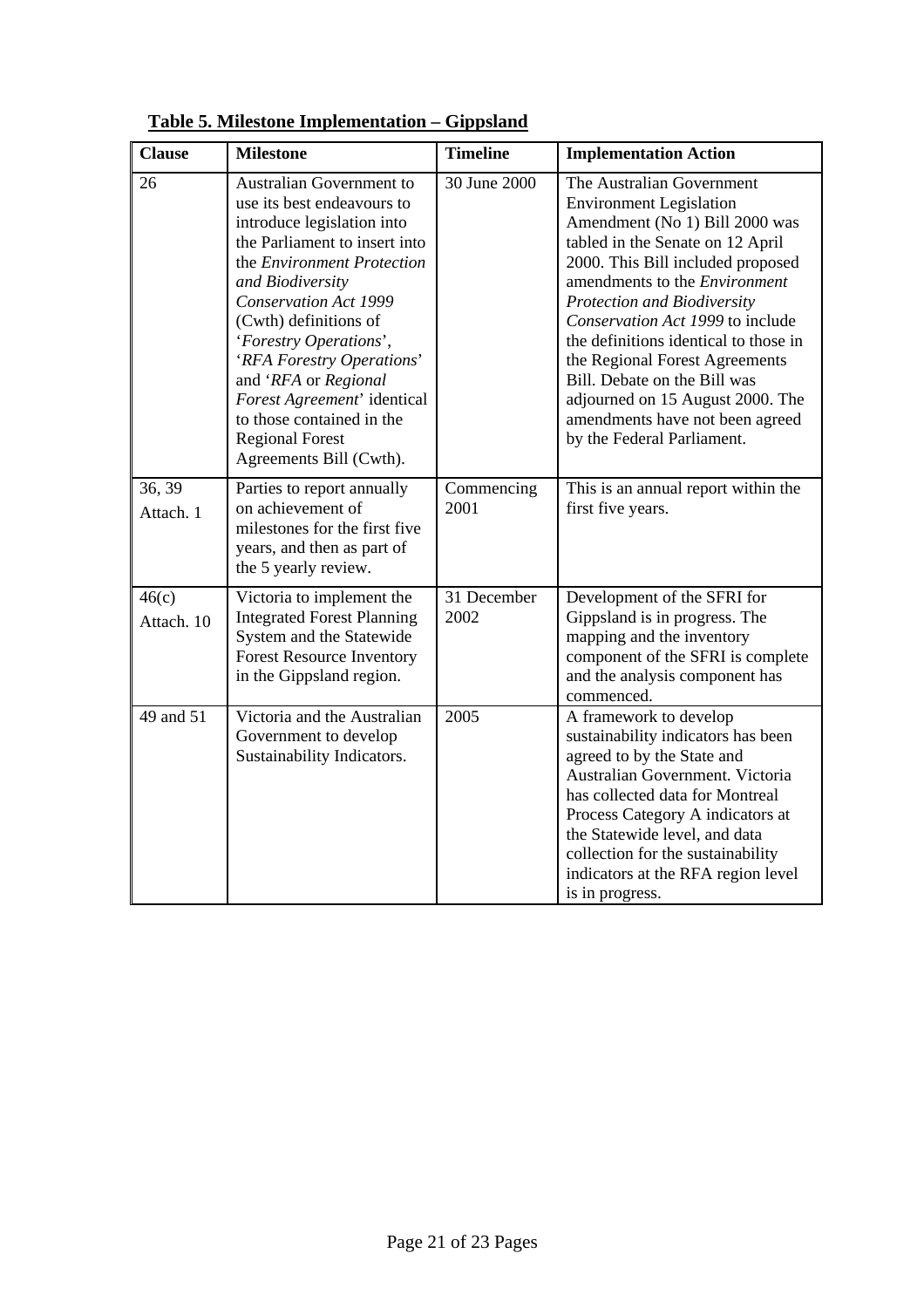| <b>Clause</b>   | <b>Milestone</b>                                                                                                                                                                | <b>Timeline</b>     | <b>Implementation Action</b>                                                                                                                                                                                                                                                                                                                                                                      |
|-----------------|---------------------------------------------------------------------------------------------------------------------------------------------------------------------------------|---------------------|---------------------------------------------------------------------------------------------------------------------------------------------------------------------------------------------------------------------------------------------------------------------------------------------------------------------------------------------------------------------------------------------------|
| 56, 58          | Victoria and the Australian<br>Government to undertake<br>and, where relevant,<br>complete threatened species<br>work as detailed in<br>Attachment 2 (of the<br>Gippsland RFA). | 2005                | Work is well advanced on the<br>preparation of Action Statements<br>for 3 species.                                                                                                                                                                                                                                                                                                                |
|                 |                                                                                                                                                                                 |                     | Recovery Plans have been<br>completed for Cream Spider-orchid<br>(Caladenia fragrantissima ssp.<br>orientalis) and Gaping Leek-orchid<br>(Prasophyllum correctum).                                                                                                                                                                                                                                |
|                 |                                                                                                                                                                                 |                     | An Action Statement has been<br>completed for Spiny Pepper-cress<br>(Lepidium aschersonii).                                                                                                                                                                                                                                                                                                       |
|                 |                                                                                                                                                                                 |                     | Nomination for the Flora and<br>Fauna Guarantee Act 1988 listing<br>has been completed for Lilly Pilly<br>Burrowing Cray (Engaeus<br>australis), Alpine Spiny Cray<br>(Euastacus crassus), South<br>Gippsland Spiny Cray (Euastacus<br>neodiversus) and Alpine Tree Frog<br>(Litoria verreauxii alpina).                                                                                          |
|                 |                                                                                                                                                                                 |                     | Whilst the above outlines progress<br>on those species detailed in the<br>Gippsland RFA, across Victoria 48<br>items were listed under the Flora<br>and Fauna Guarantee Act 1988 and<br>36 Action Statements were<br>completed in 2001.                                                                                                                                                           |
| 60              | Victoria to develop<br>programs for pest plant and<br>animal control.                                                                                                           | 2005                | Victoria is currently developing a<br>Victorian Pest Management<br>Framework that will provide for the<br>development of more detailed<br>strategies or programs within each<br>region. The draft Victorian Pest<br>Management Framework was<br>released for public comment in July<br>2001. It is expected that the<br>Victorian Pest Management<br>Framework will be completed in<br>June 2002. |
| 64<br>Attach. 1 | Victoria agrees to<br>implement the agreed land<br>tenure change.                                                                                                               | 31 December<br>2002 | Legislation to add the Wongungarra<br>area to the Alpine National Park<br>was passed in June 2000 and came<br>into effect on 1 February 2001.<br>Legislation is to be prepared for the<br>other changes in land tenure.                                                                                                                                                                           |